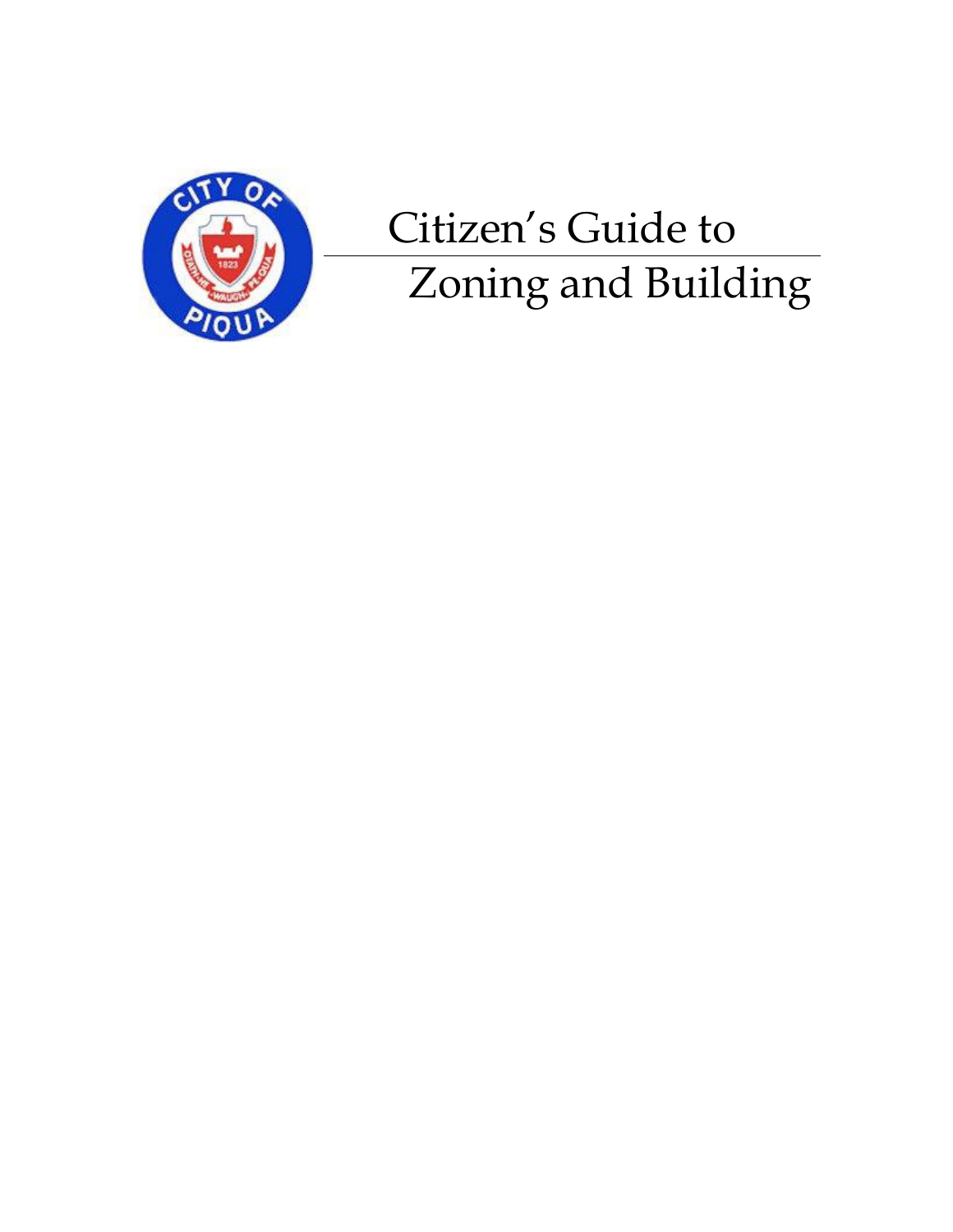

#### **CITY OF PIQUA, OHIO**

201 W. Water Street . Piqua, Ohio 45356 www.piquaoh.org

Dear Resident:

If you are considering a home improvement project, or just curious about what the City standards are for maintaining, improving or building on a property in Piqua, this booklet is for you. The booklet is designed to assist residents in better understanding the basics of City codes and ordinances relevant to property improvements and maintenance. The booklet is general in nature containing information about the most common projects and issues. In addition, the guide identifies the roles of the various public officials and boards and commissions involved in administering the relevant code sections, and also offers contact information for the office best suited to respond to a particular question. Keep in mind the book is a guide, and it is always best to check with the Development Office before undertaking an improvement project to be sure you have the most up to date standards and permit information.

We hope you will find this booklet helpful. If you have any questions please call us at 778-2049.

Sincerely,

Chris Schmiesing City Planner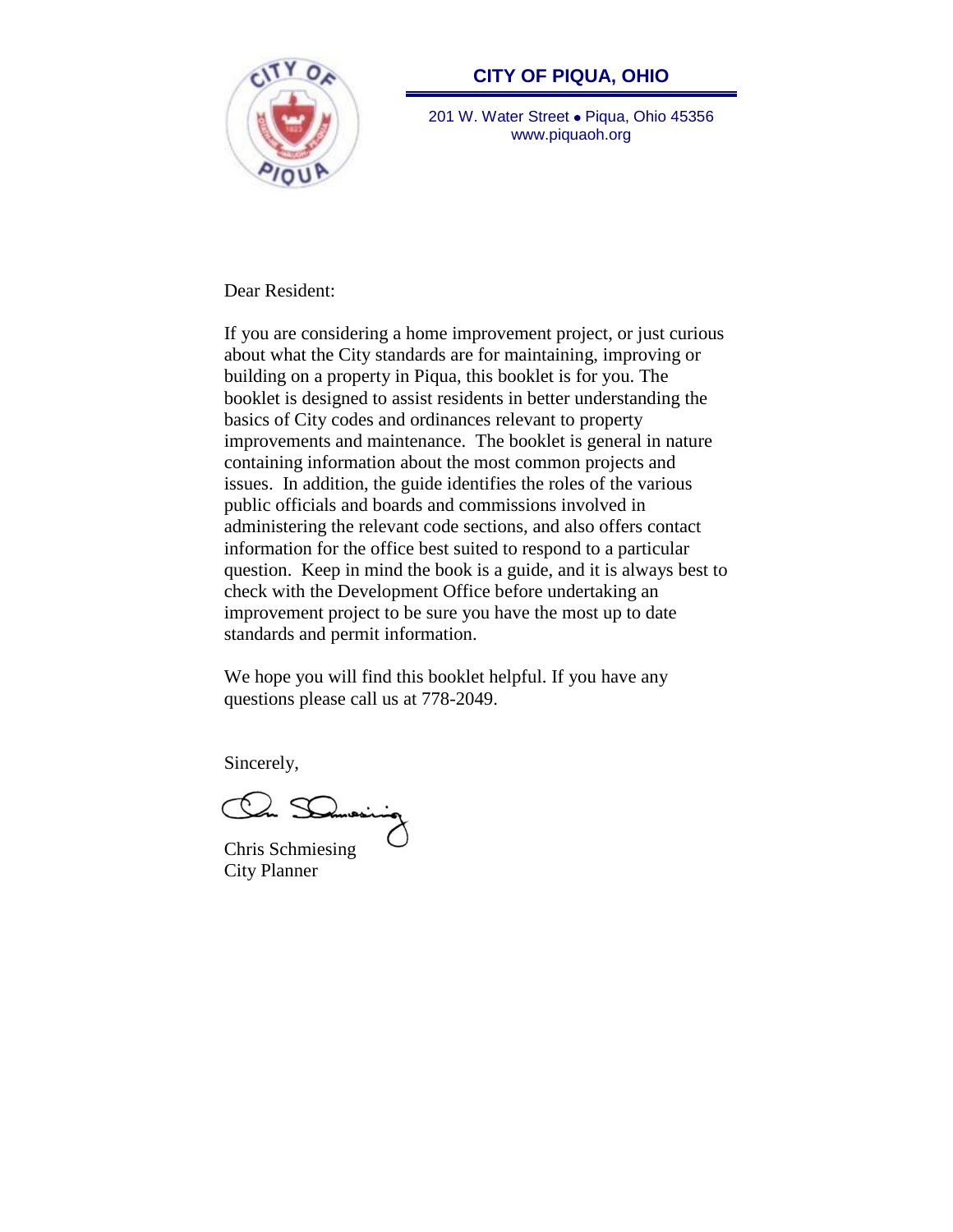# Table of Contents

| <b>Mission Statement</b>                      | 4  |
|-----------------------------------------------|----|
| Introduction                                  | 5  |
| Purpose of zoning codes                       | 6  |
| Purpose of building codes                     | 7  |
| Purpose of property maintenance codes         | 8  |
| <b>Assistance - Zoning Code</b>               | 9  |
| <b>Assistance - Building Code</b>             | 10 |
| <b>Assistance - Plumbing Code</b>             | 11 |
| <b>Assistance - Property Maintenance Code</b> | 12 |
| <b>Administrative Bodies and Officers</b>     | 13 |
| <b>City Commission</b>                        | 13 |
| <b>Planning Commission</b>                    | 14 |
| <b>Board of Zoning Appeals</b>                | 15 |
| Downtown District Design Review Board         | 15 |
| Planning and Zoning Supervisor                | 16 |
| <b>Chief Building Official</b>                | 16 |
| Plumbing Inspector                            | 17 |
| Sanitarian                                    | 17 |
| Zoning: Uses and Procedural Requirements      | 18 |
| <b>Permitted Uses</b>                         | 18 |
| <b>Special Uses</b>                           | 18 |
| Variance                                      | 19 |
| <b>Zoning Change</b>                          | 20 |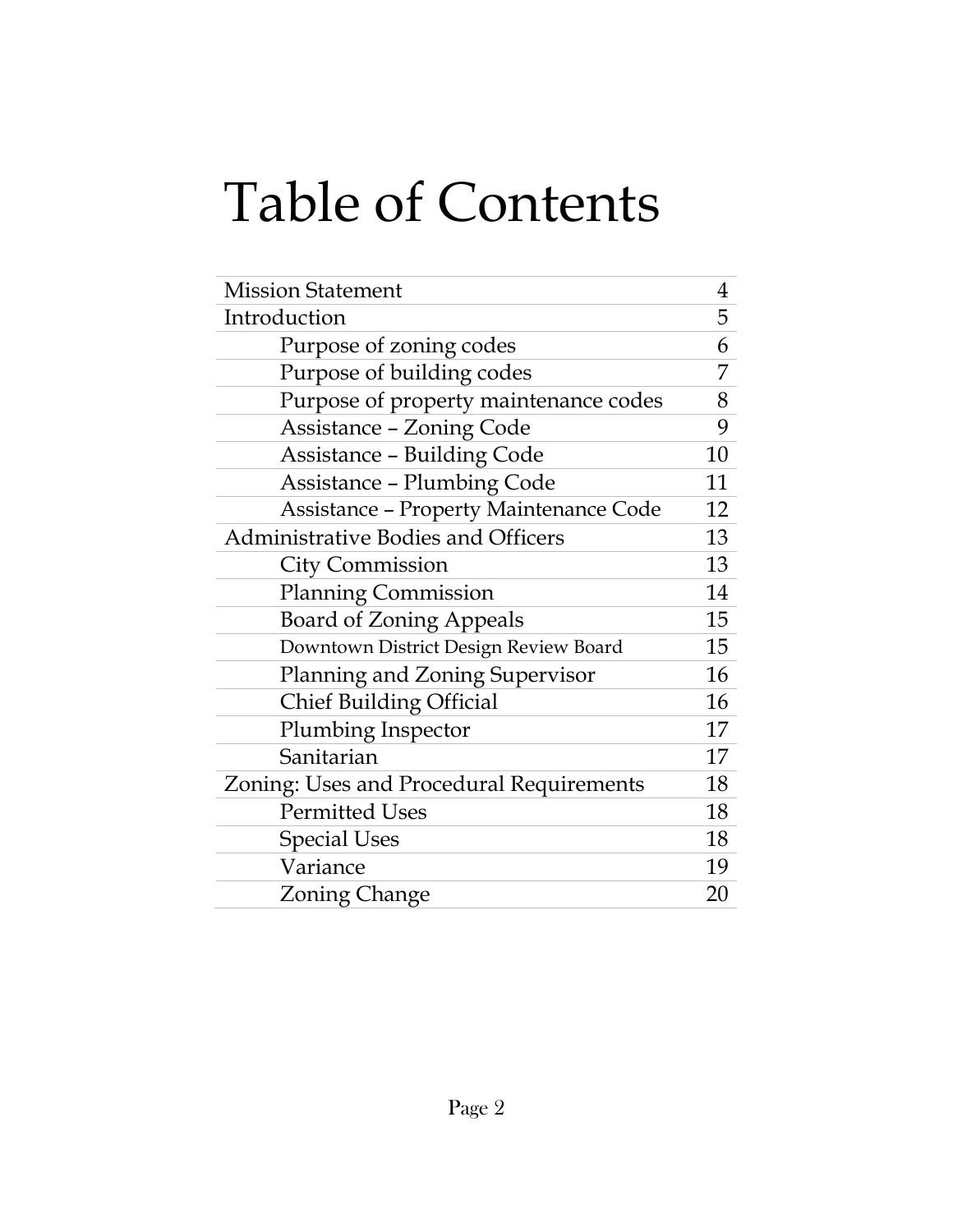## Table of Contents

| Introduction to Building Code                  | 21    |
|------------------------------------------------|-------|
| <b>Permit Process</b>                          | 22    |
| Submission of Drawings                         | 22    |
| <b>Review Timeframe</b>                        | 22    |
| Permit Types                                   | 23-32 |
| Permit Requirements By Project Type            | 33-38 |
| <b>Property Maintenance and Nuisance Codes</b> | 39    |
| <b>General Information</b>                     |       |

\*\*\* Last Update - July 6, 2010 \*\*\*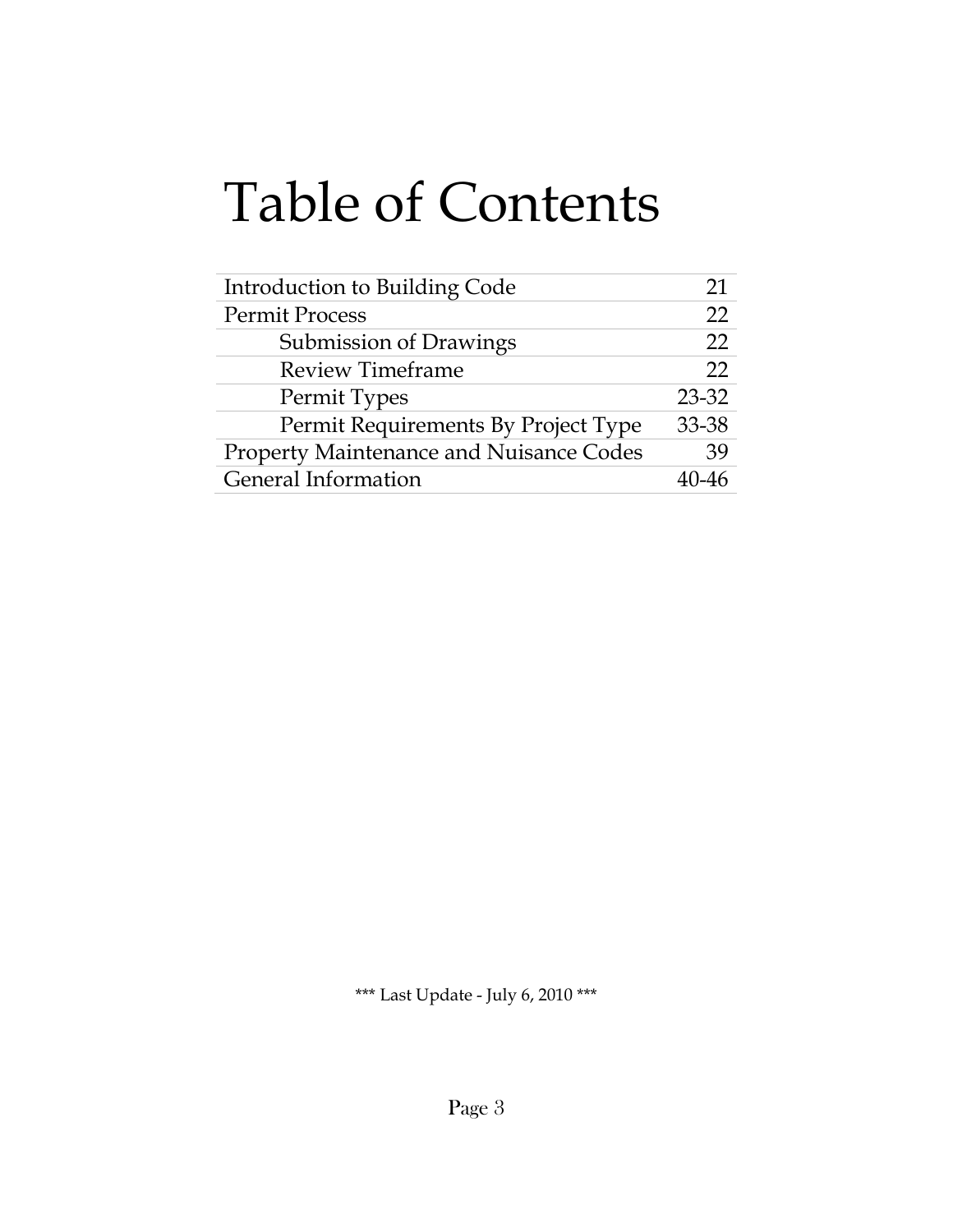# City of Piqua Mission Statement

Promote the health, safety, and welfare of the community through the efficient and effective delivery of services based on addressing the needs of, and making continuing improvements in the city, in partnership with the community.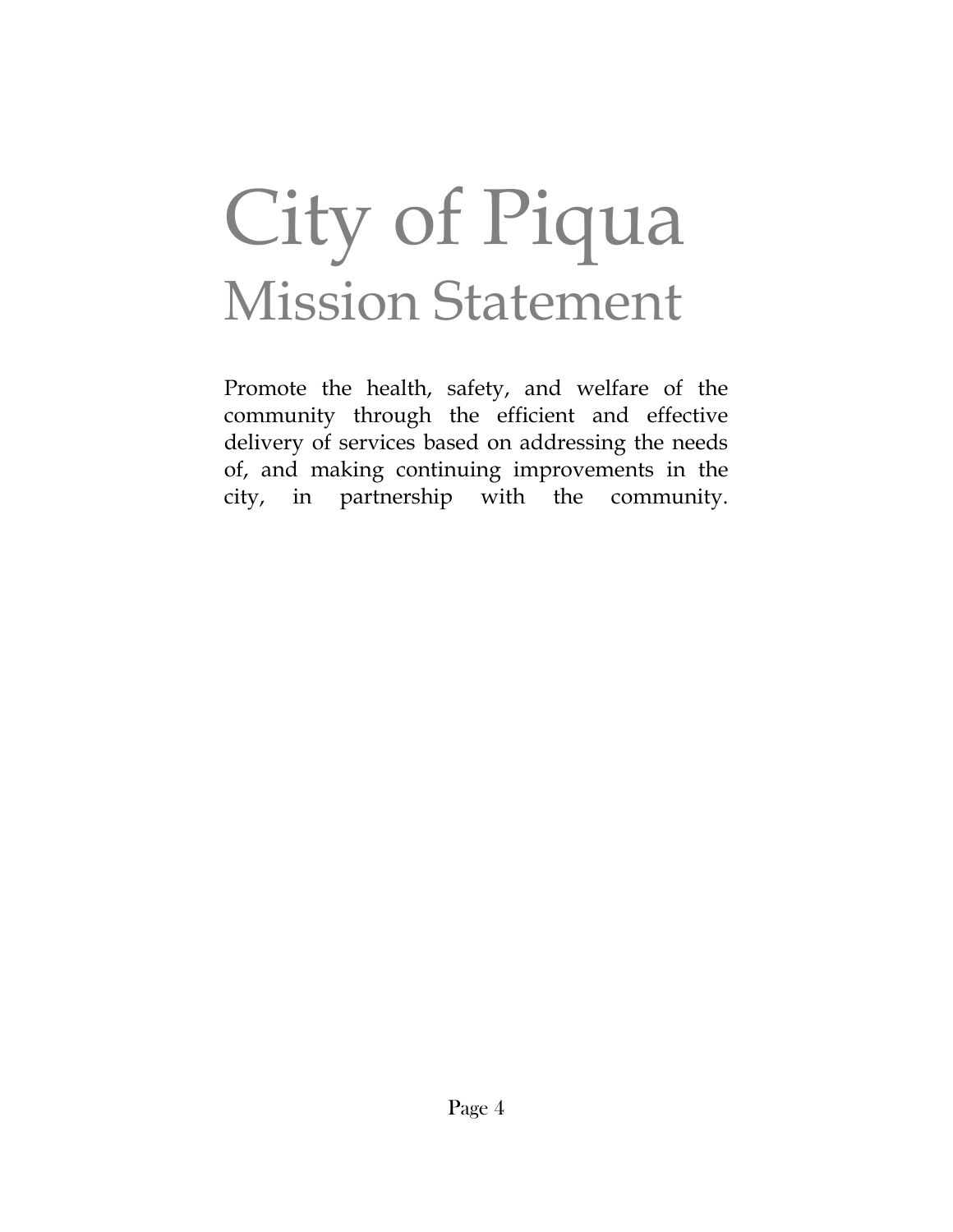## Introduction

The City of Piqua has a diverse collection of residential and business use structures with varying degrees of architectural character. The zoning and building codes adopted by the community are what protect the property values and promote safe and aesthetically pleasing housing and business environments.

The purpose of this book is to provide Piqua residents and property owners with the basics of the City's zoning and building codes. It includes references to the boards and committees that play an important role in the administration of the Zoning Code, as well as information about contact persons on city staff who can provide assistance. This guide contains information that is geared toward the more common issues, standards, and questions that are often addressed. Our intent is to provide this informational booklet as a tool, to assist you in better understanding what responsibilities you have as a property owner or resident, prior to undertaking an improvement project. Whether it is a do-it yourself project or you plan to hire a professional, this booklet provides how-to information you need to consider to ensure the improvements comply with local zoning and building laws and meet the standards and expectations of the community.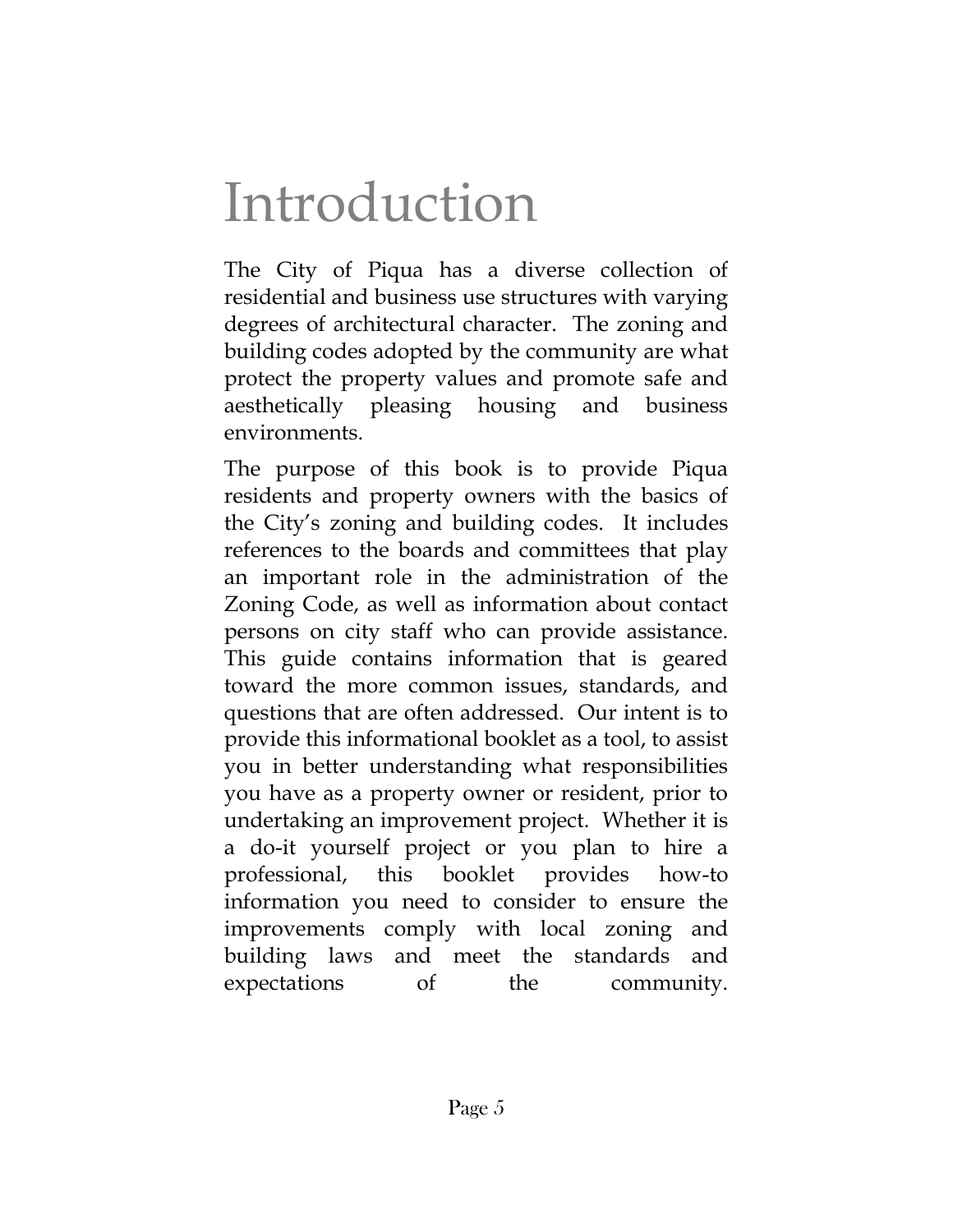## Purpose of the Zoning Code

The Piqua Zoning Code is intended to promote and protect the public health, safety and general welfare of the community. This is accomplished by ensuring:

- Properties are appropriately zoned to encourage the highest and best use of land throughout the City.
- Residential, business, and industrial areas are protected from harmful encroachment by incompatible uses.
- Negative impacts of incompatible land uses are mitigated through the use of screening, setbacks and/or other regulatory methods.
- Reasonable development standards are applied uniformly to and consistently to all buildings and structures.
- Certain nonconforming uses of land, buildings and structures are regulated.
- Development densities economize the provision of water, sewer, streets and highways, fire and police protection, schools, parks, recreation facilities, and other government services.

A complete copy of Piqua's Zoning Code may be purchased at the Municipal Government Complex or is available on the City's website at [www.piquaoh.org.](http://www.piquaoh.org/)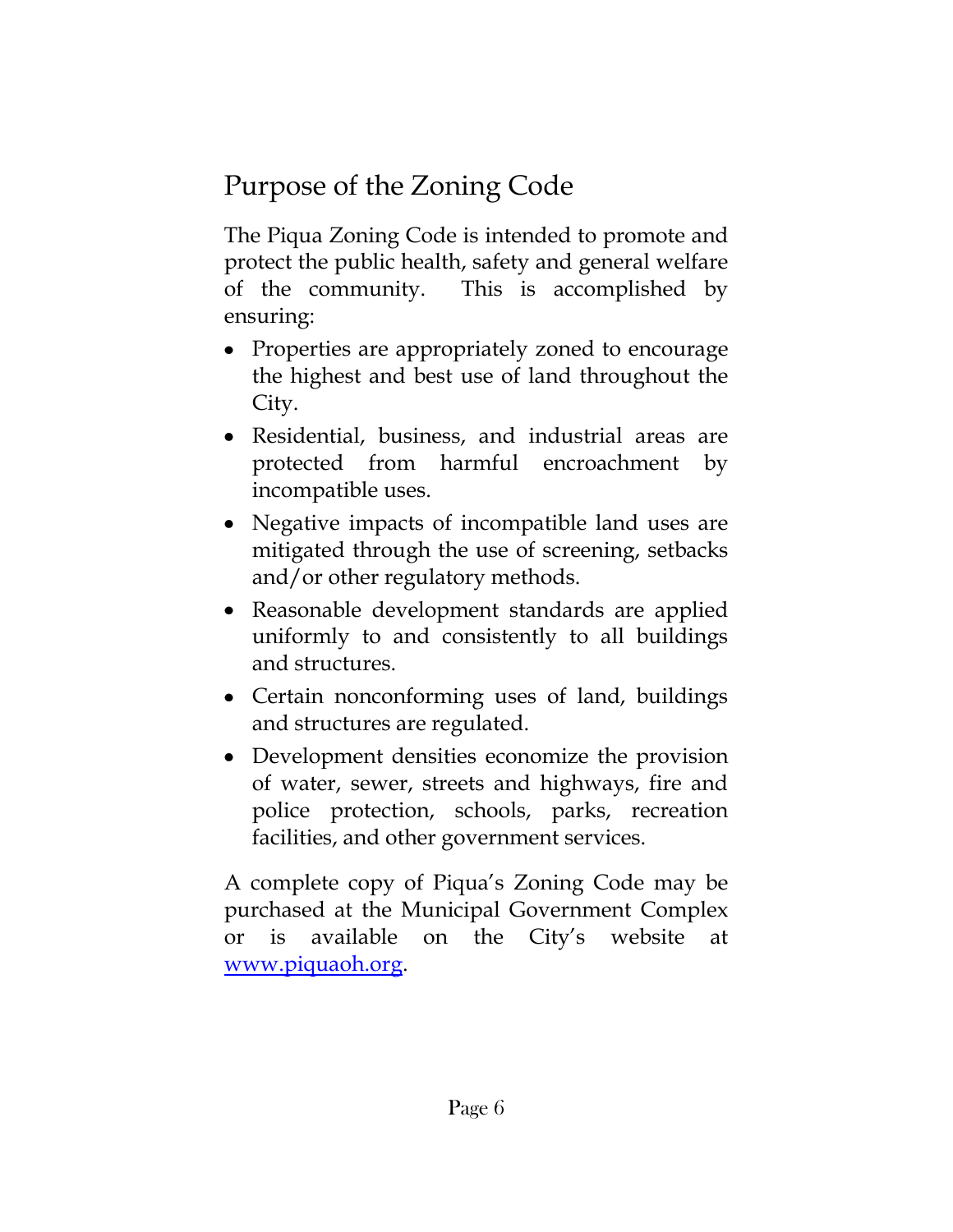## Purpose of the Building Code

The Piqua Building Code is intended to establish uniform minimum requirements for the erection, construction, repair, and alteration of structures. The Building Code includes sections pertaining to, among other things, the structural, electrical, mechanical, plumbing, and fire protection elements of a project. Such requirements shall relate to the conservation of energy, safety, and sanitation of buildings for their intended use and occupancy with consideration for the following:

- Performance. Establish such requirements, in terms of performance objectives for the use intended.
- Extent of use. Permit to the fullest extent feasible, the use of materials and technical methods, devices, and improvements which tend to reduce the cost of construction without affecting minimum requirements for the health, safety, and security of the occupants of buildings.
- Standardization. To encourage, so far as may be practicable, the standardization of construction practices, methods, equipment, material and techniques.

A complete copy of Piqua's Building Code may be viewed at the Municipal Government Complex.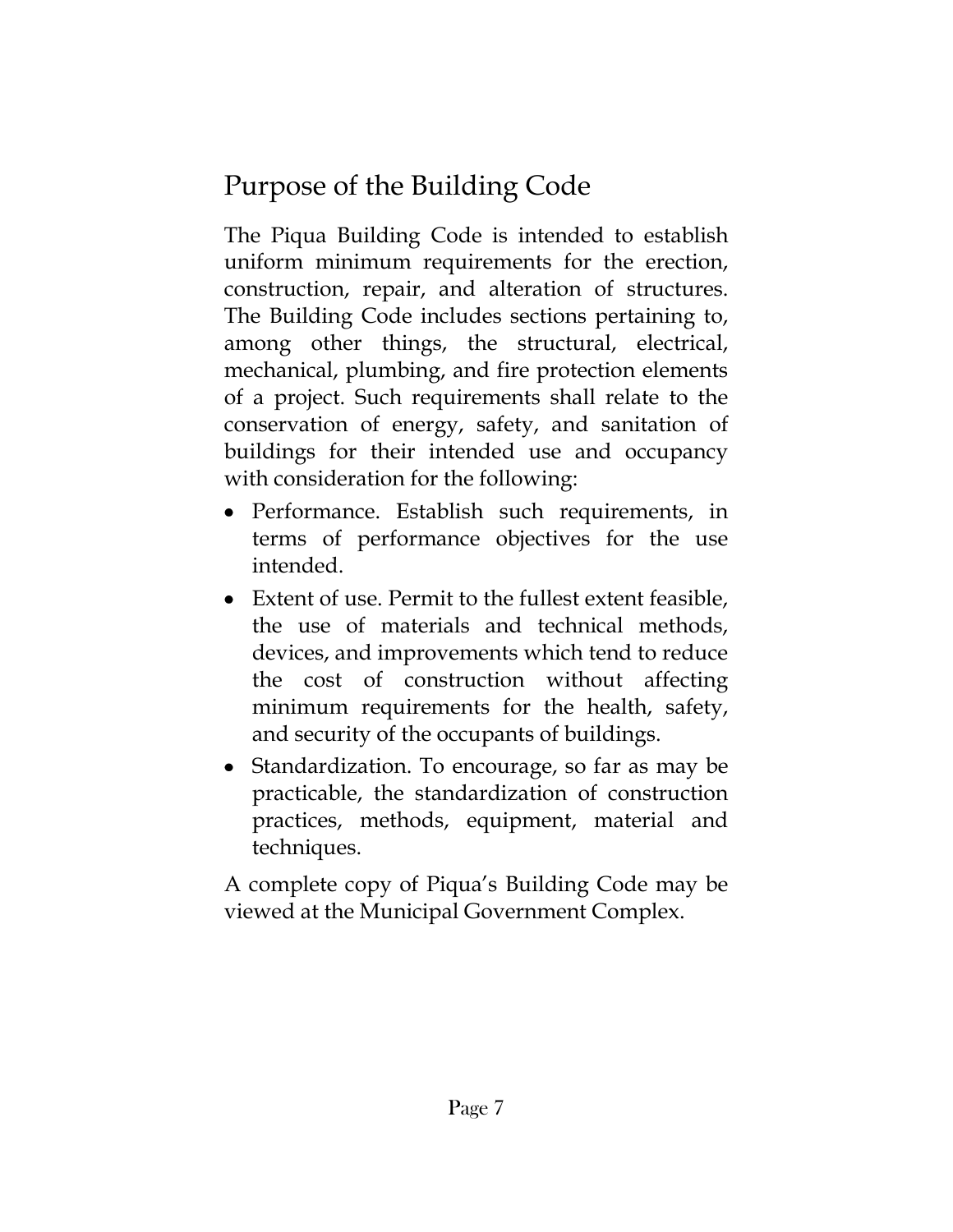#### Purpose of the Property Maintenance Code

The Piqua Property Maintenance Code is intended to establish minimum acceptable standards for the maintenance of existing buildings, structures, premises, and facilities to protect the health, safety, and general welfare of the occupant or general public. Such requirements shall relate to the adequate supply of light, ventilation, space, heating, sanitation facilities, and life safety features, and protection from the elements, fire and other hazards, with consideration for the following:

- Responsibility. Fixing the responsibility of the owners, operators, and occupants.
- Regulating Occupancy. Regulating the occupancy of existing structures and premises.
- Remedies. Providing for administration, enforcement and penalties.

A complete copy of Piqua's Property Maintenance Code may be viewed at the Municipal Government Complex.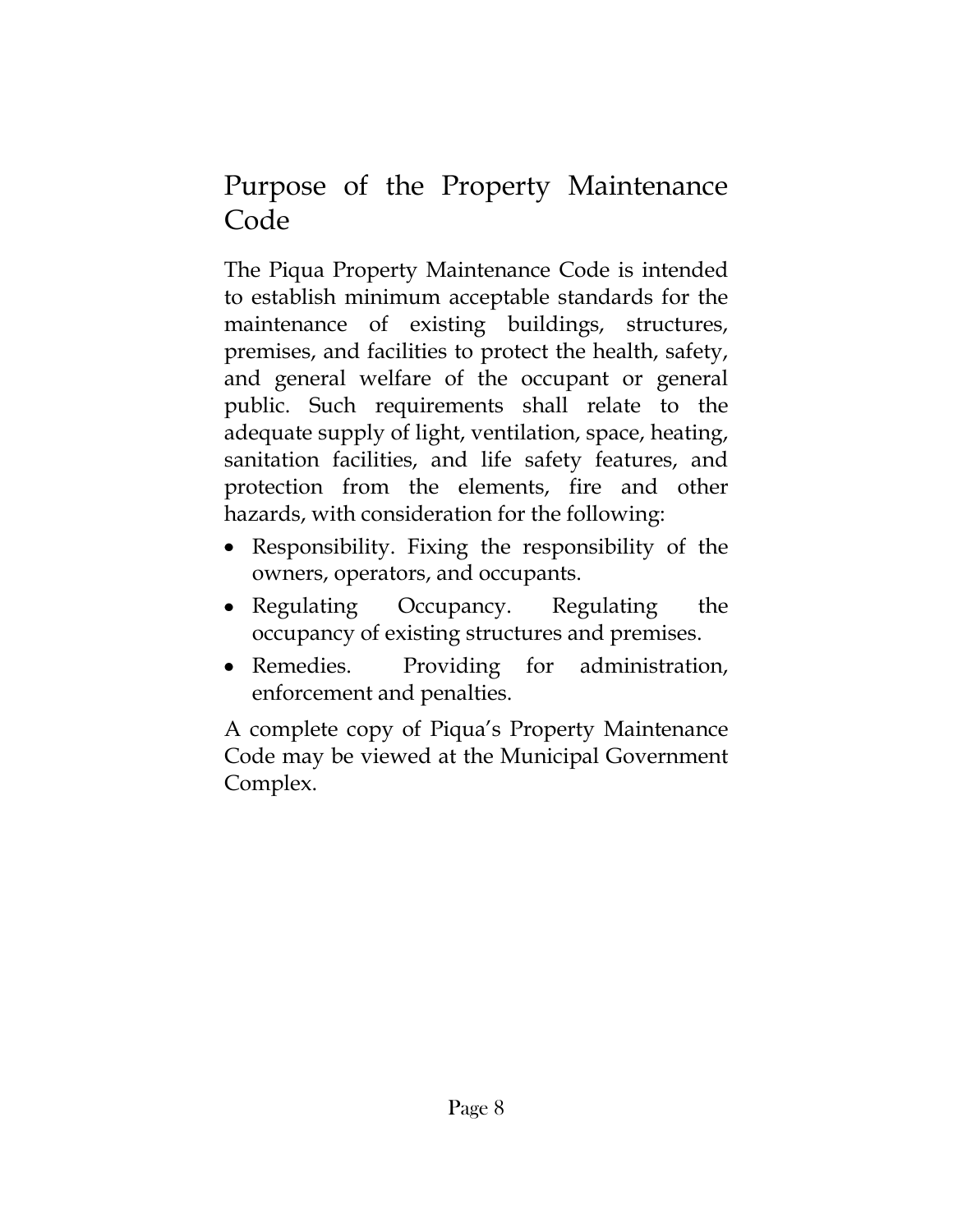#### Assistance

Zoning Code - The City Planner and other members of the city of Piqua Development Office staff are available to assist you with filing the necessary applications and answering any questions you may have with respect to zoning regulations. Information can be obtained at the Development Office located on the 2nd floor of the City of Piqua Municipal Government Complex, 201 W. Water Street, Piqua, Ohio, during normal business hours, Monday through Friday, from 8:00 a.m. to 5:00 p.m. The City Planner can be contacted by telephone at (937) 778-2049 or via the City's website at [www.piquaoh.org.](http://www.piquaoh.org/)

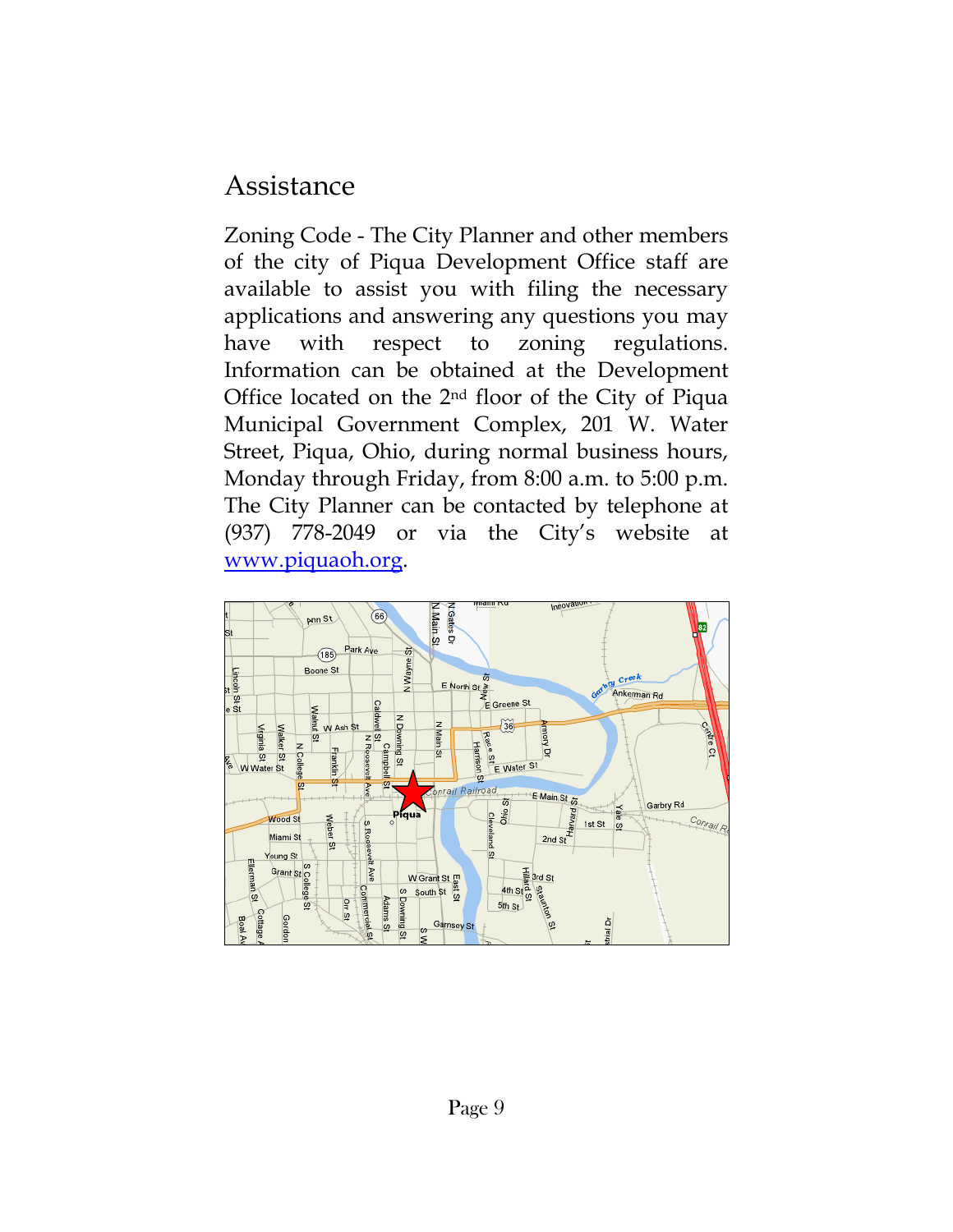Building Code - The City of Piqua provides building plan review, permit and inspection services through an agreement with the Miami County Building Regulations Department. The Chief Building Official of this office and other members of staff are available to assist you with filing the necessary applications and answering any questions you may have with respect to building regulations including all of the structural, electrical, mechanical, and fire protection elements of a project. Building regulations information can be obtained at the Miami County Building Regulations Department located on the 1st floor of the Hobart Center for County Government, 510 W. Water Street, Troy, Ohio, during normal business hours, Monday through Friday, from 8:00 a.m. to 4:00 p.m. The Chief Building Official can be contacted by telephone at (937) 440-8075 or via the County's website at [www.co.miami.oh.us.](http://www.co.miami.oh.us/)

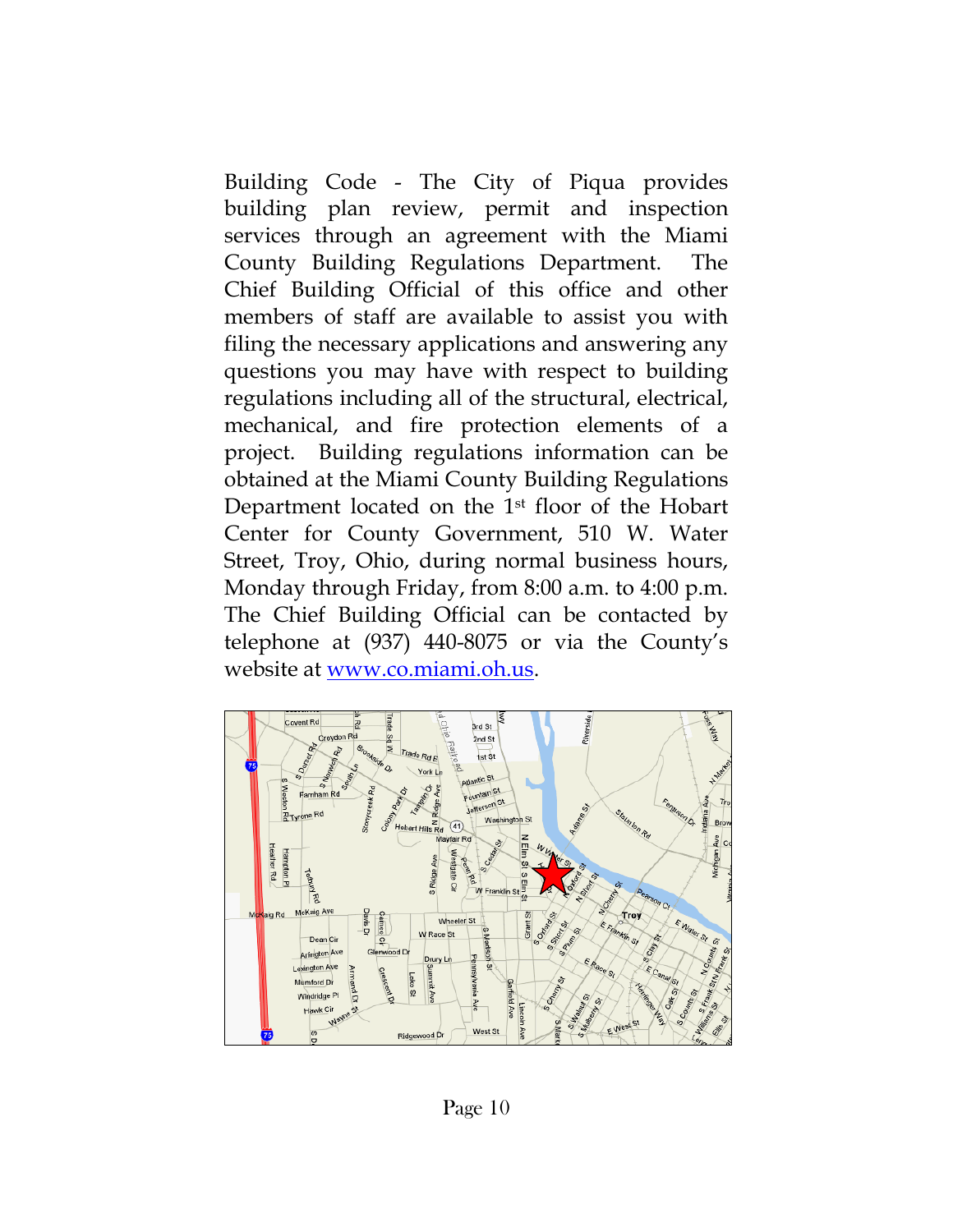Plumbing Code - The City of Piqua provides plumbing plan review, permit and inspection services through an agreement with the Miami County Health Department. The Plumbing Inspector and other members of staff are available to assist you with filing the necessary applications and answering any questions you may have with respect to plumbing regulations. Information can be obtained at the Health Department office located on the 2nd floor of the City of Piqua Municipal Government Complex, 201 W. Water Street, Piqua, Ohio, during normal business hours, Monday through Friday, from 8:00 a.m. to 5:00 p.m. The Plumbing Inspector can be contacted by telephone at (937) 440-5450 or via the via the County's website at [www.miamicountyhealth.net/PLM/plm\\_home](http://www.miamicountyhealth.net/PLM/plm_home)



.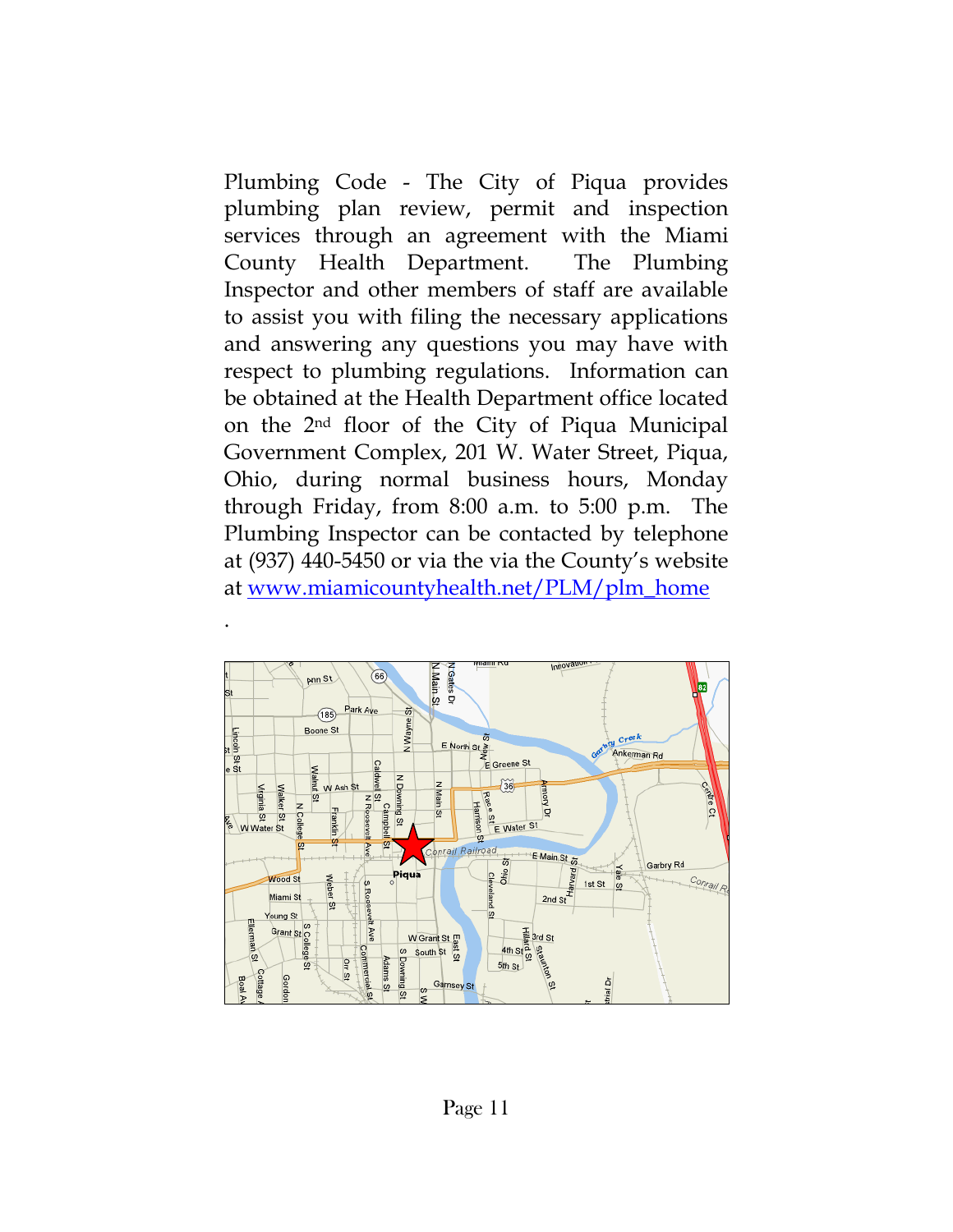Property Maintenance Code - The City of Piqua Sanitarian and other members of staff are available to assist you with answering any questions you may have with respect to property maintenance code requirements. Information can be obtained at the Health Department office located on the 2nd floor of the City of Piqua Municipal Government Complex, 201 W. Water Street, Piqua, Ohio, during normal business hours, Monday through Friday, from 8:00 a.m. to 5:00 p.m. The Sanitarians can be contacted by telephone at (937) 778-2060 or via the City's website at [www.piquaoh.org.](http://www.piquaoh.org/)

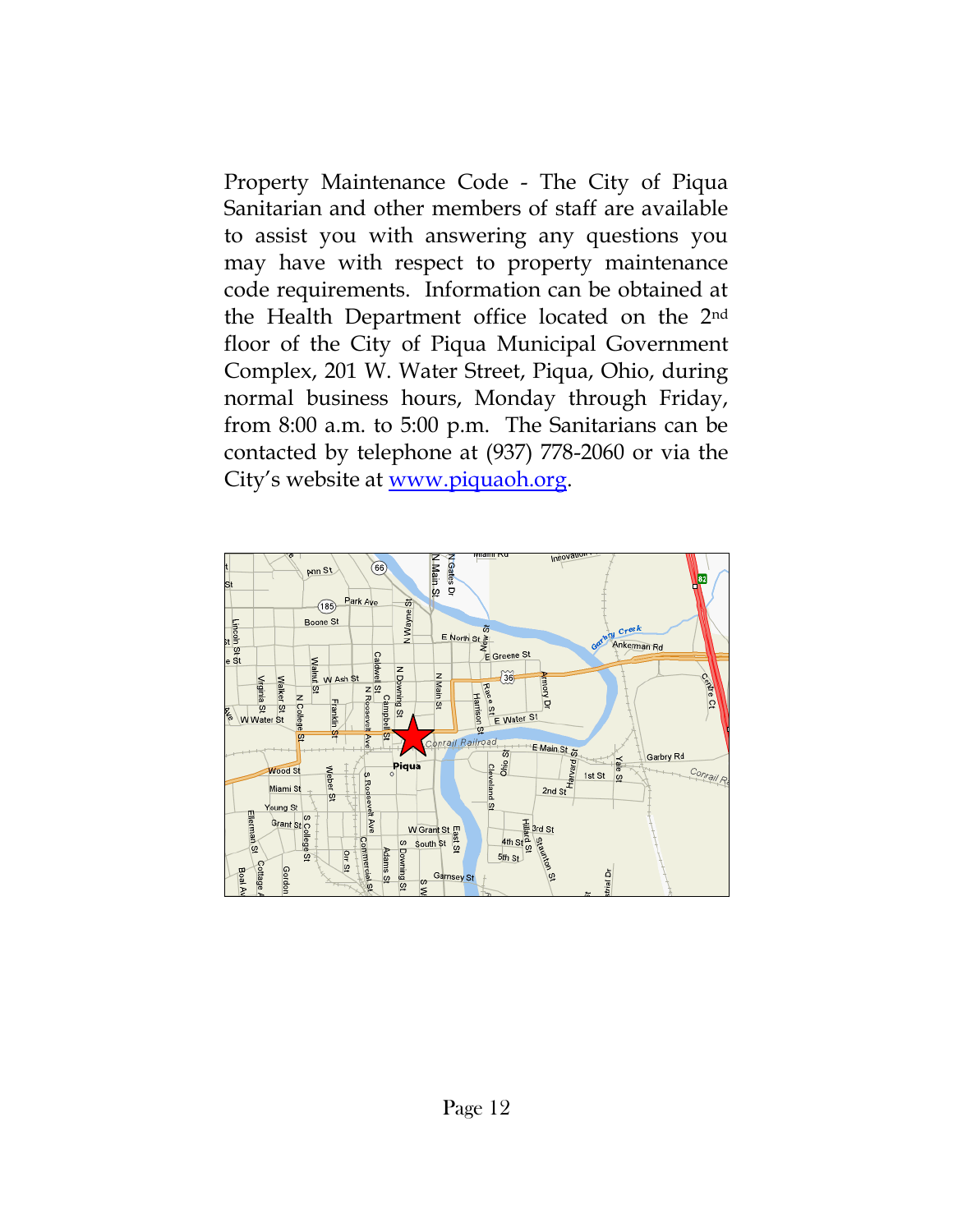# Administrative Bodies and Officers

#### City Commission

The City Commission is the elected governing body of the City of Piqua. The City Commission consists of 5 members elected at large to represent each of the five wards established in the city. The mayor, who is also one of the five elected members of the commission, is known as the President of the Commission and presides over the meetings of the City commission. The City Commission meets in the Municipal Government Complex Commission Chambers at 7:30 p.m. on the first and third Tuesday of each month. The City Commission exercises the executive powers of the City, considers and enacts legislation, and sets official City policy. In addition, the City Commission appoints members to various City commissions and boards including the Planning Commission, Board of Zoning Appeals, and the Downtown District Design Review Board. All board and commission members are volunteers who give their time and expertise for the benefit of the City.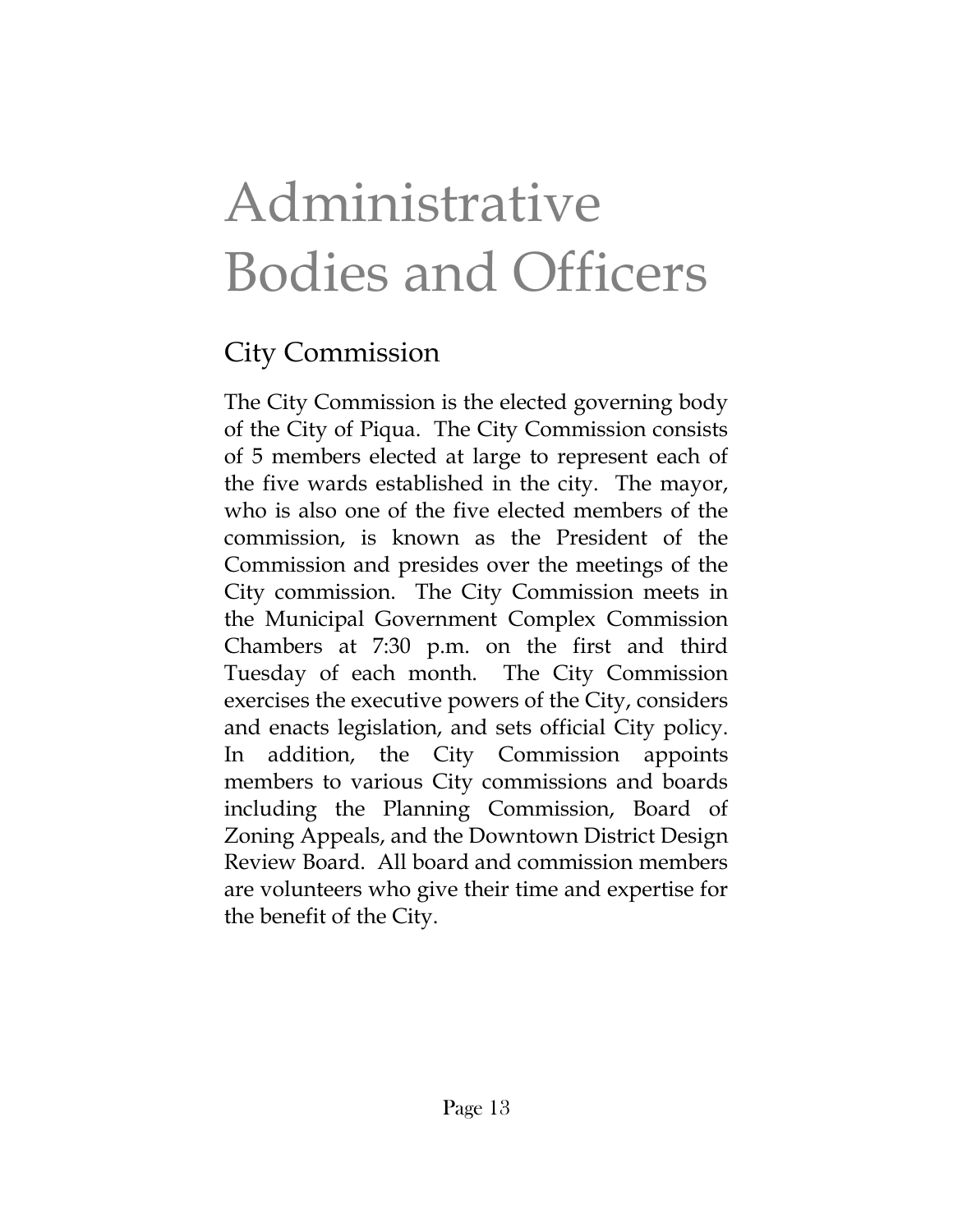#### Planning Commission

The Planning Commission is charged with considering items affecting the physical development and improvement of the city. Comprised of 5 citizen members appointed by the City Commission, the Planning Commission meets in the Municipal Government Complex Commission Chambers at 6:00 p.m. on the second Tuesday of each month. The Planning Commission has responsibility to review and decide upon special use and continuation of nonconforming use requests, subdivision plans, and other matters affecting plans, design, location, removal, relocation, and alteration of any streets, alleys, parks, buildings or structures belonging to, or located in right of way or on property belonging to, the city. In addition, the Planning Commission recommends action to the City Commission regarding final subdivision plats, rezoning request, or amendments to the Zoning Code, and undertakes studies or inquiries as directed by the City Commission.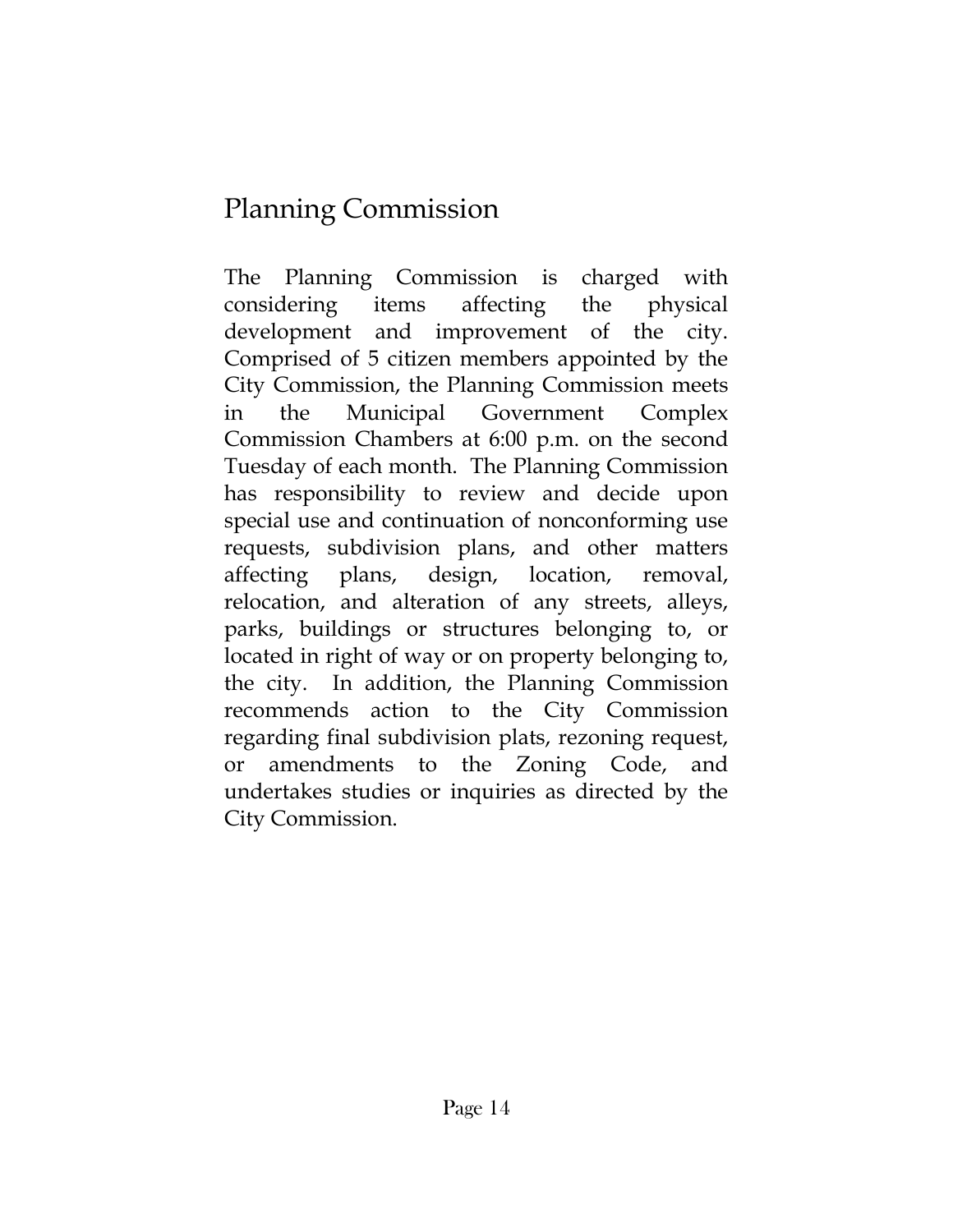#### Board of Zoning Appeals

The Board of Zoning Appeals consists of 5 citizen members appointed by the City Commission. In those instances where there are peculiar exceptions, and unusual circumstances in connection with a specific parcel of land, said circumstances not generally found within the locality or neighborhood concerned, the Board of Zoning Appeals may consider and decide upon a petition to vary the strict application of the height, area, setback, or parking requirements of the Zoning Code. The Board of Zoning Appeals meets in the Municipal Government Complex Commission Chambers at 6:00 p.m. on the fourth Tuesday of each month.

#### **Downtown District Design Review Board**

The Downtown District Design Review Board is charged with considering and deciding upon the appropriateness of work to be performed within the Downtown Historic District. The board of 5 citizen members appointed by the City Commission meets in the Chamber of Commerce Board Room at 6:00 p.m. on the fourth Tuesday of each month.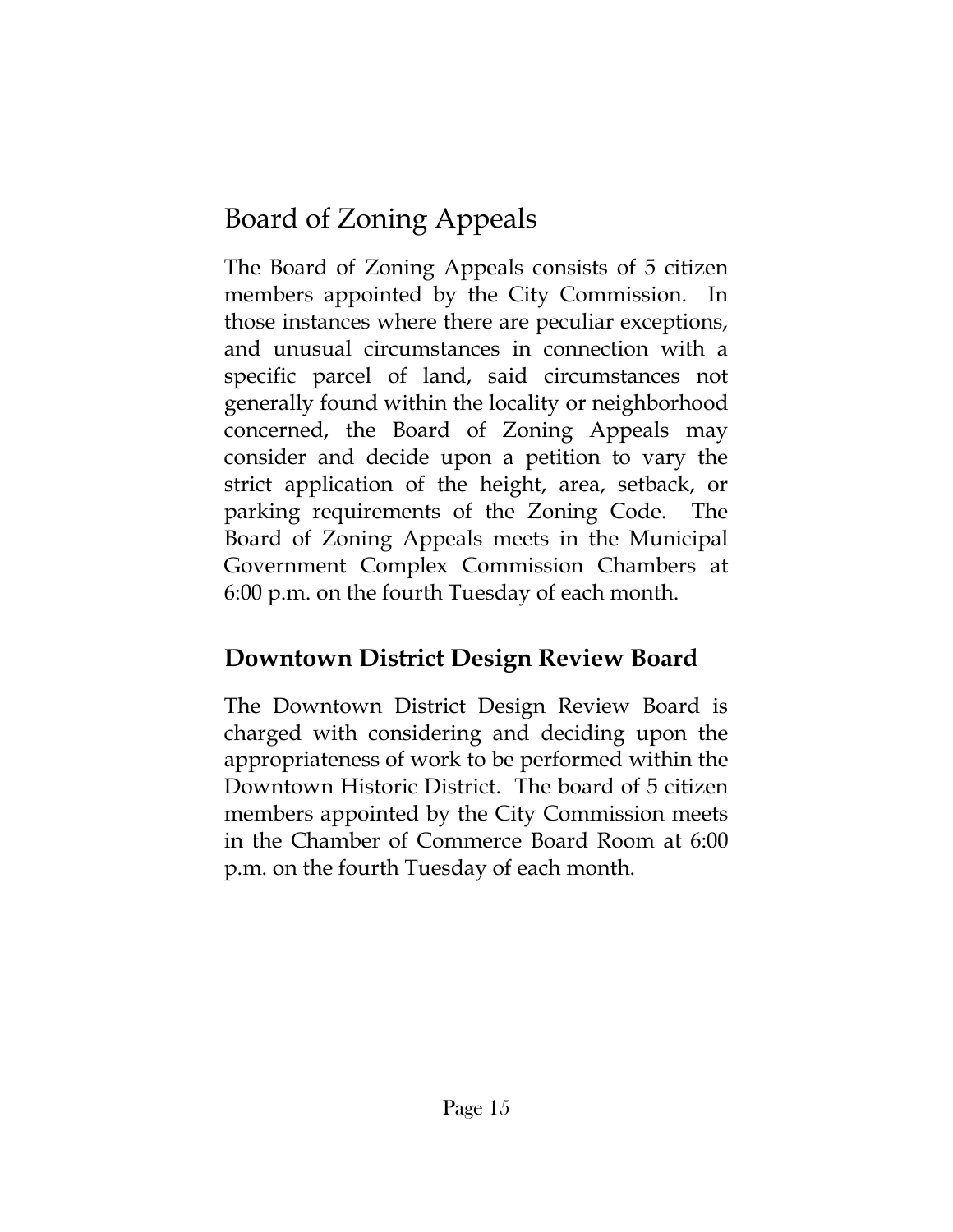#### City Planner

The City employs a full-time City Planner who is responsible for the day–to-day administration of the provisions of the land use codes adopted by the City. The City Planner is available to assist applicants to ensure compliance with the Subdivision, Historic Preservation, and Zoning Codes.

## Chief Building Official

Through an agreement with the Miami County Building Regulations Department, the City indirectly employs a full-time Chief Building Official. The Chief Building Officials primary responsibility is the day-to-day administration of the provisions of the building regulations. The Chief Building Official is available to assist applicants to ensure compliance with the Building Codes adopted by the City.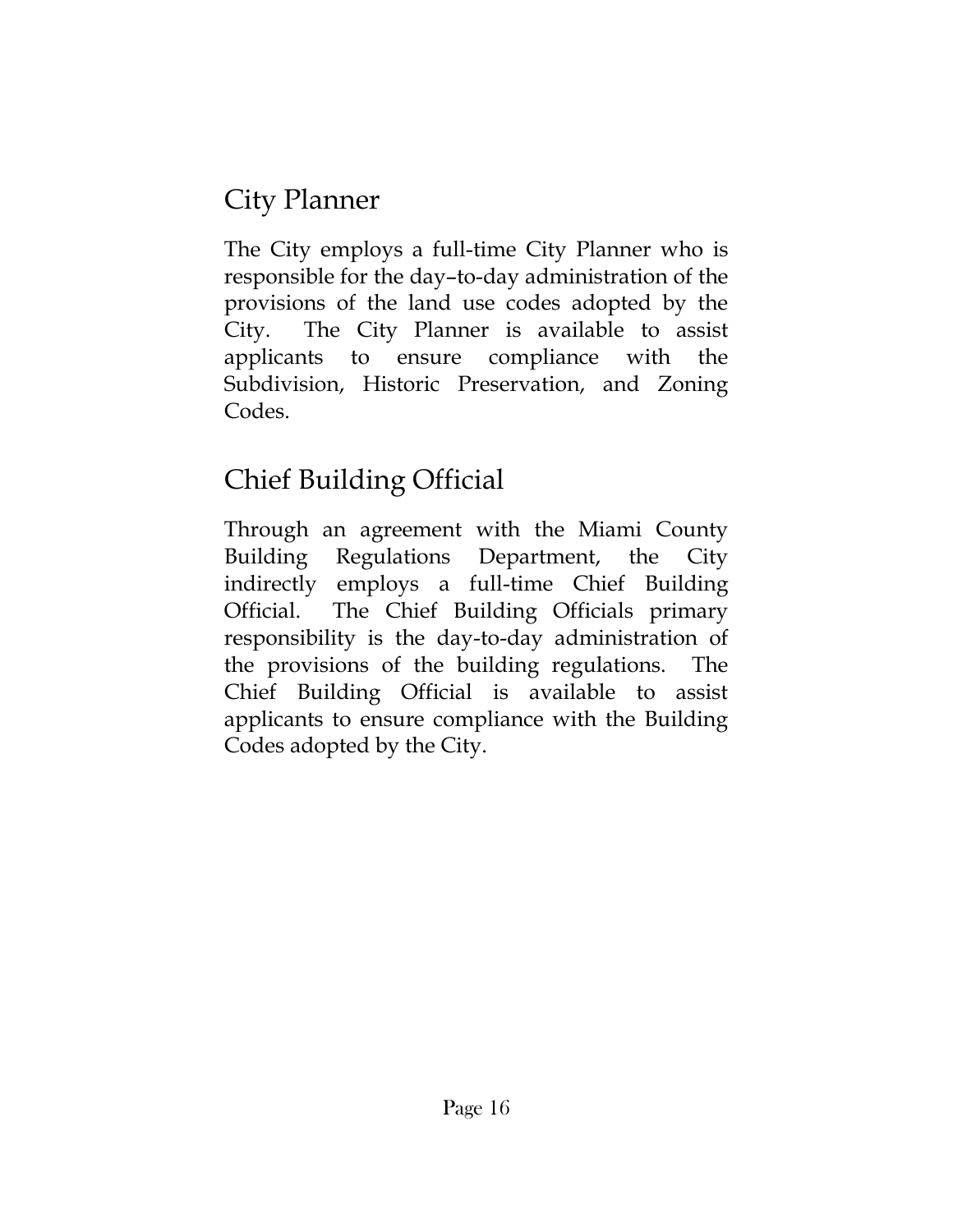#### Plumbing Inspector

Through an agreement with the Miami County Health Department, the City indirectly employs a full-time Plumbing Inspector. The Plumbing Inspectors primary responsibility is the day-to-day administration of the provisions of the plumbing regulations. The Plumbing Inspector is available to assist applicants to ensure compliance with the Plumbing Code adopted by the City.

#### Sanitarian

The City employs a full-time Registered Sanitarian whose responsibilities include the day–to-day administration of the provisions of the Property Maintenance Code adopted by the City. The Sanitarian is available to assist the public in ensuring the compliance of properties with the Property Maintenance Code.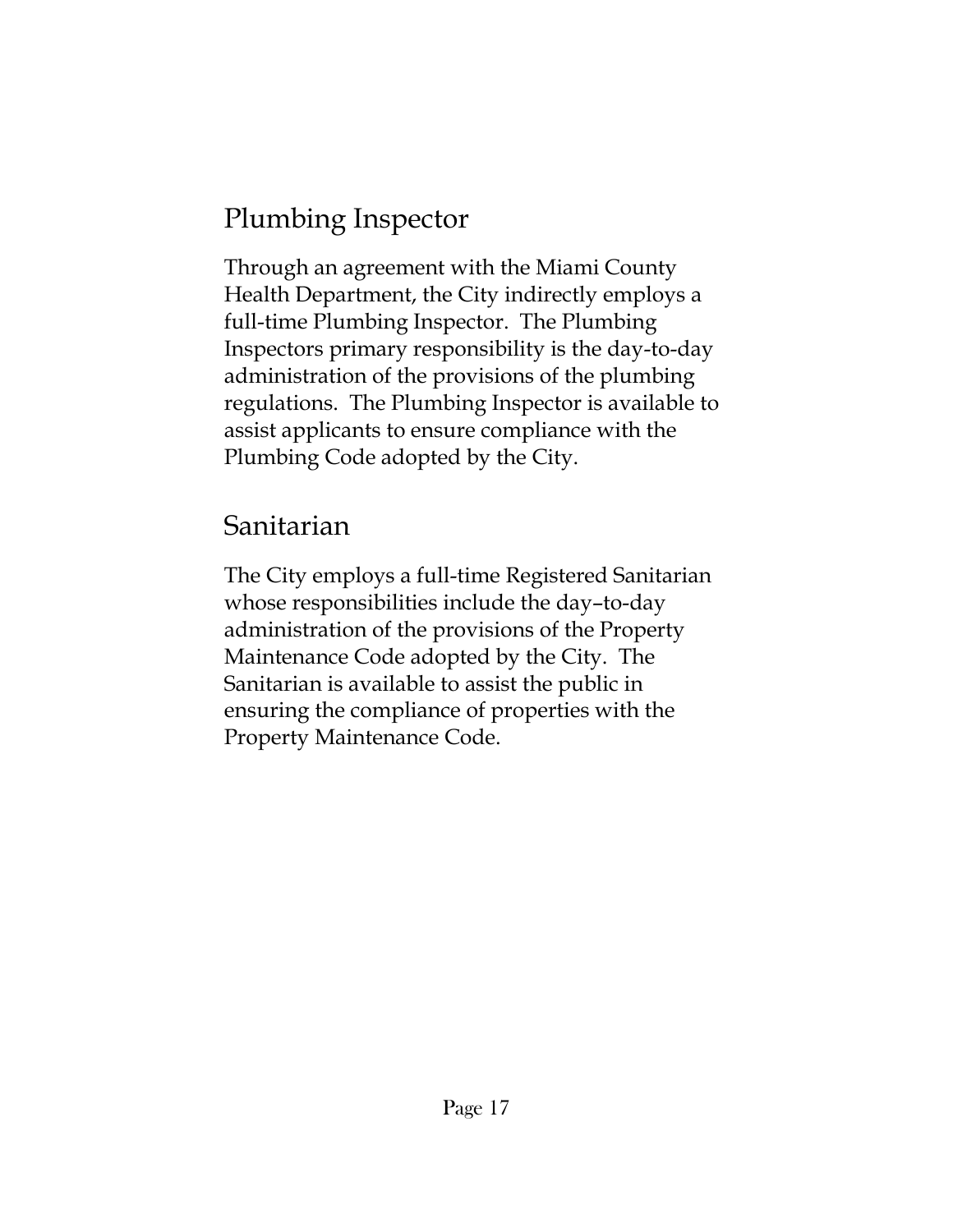# Zoning: Uses and Procedural Requirements

#### Permitted Uses

This is a use which may be lawfully established in a particular zoning district(s), provided it conforms with all of requirements, regulations and standards of the applicable zoning district. Permitted uses require submission of an application and detailed plan for an administrative review and issuance of a permit.

## Special Uses

This is a use that because of special characteristics attendant to its operation or installation, is permitted in a district subject to approval by the Planning Commission. In authorizing this type of use the Planning Commission may impose special requirements that differ from the usual requirements for the district in which the Special Use may be located.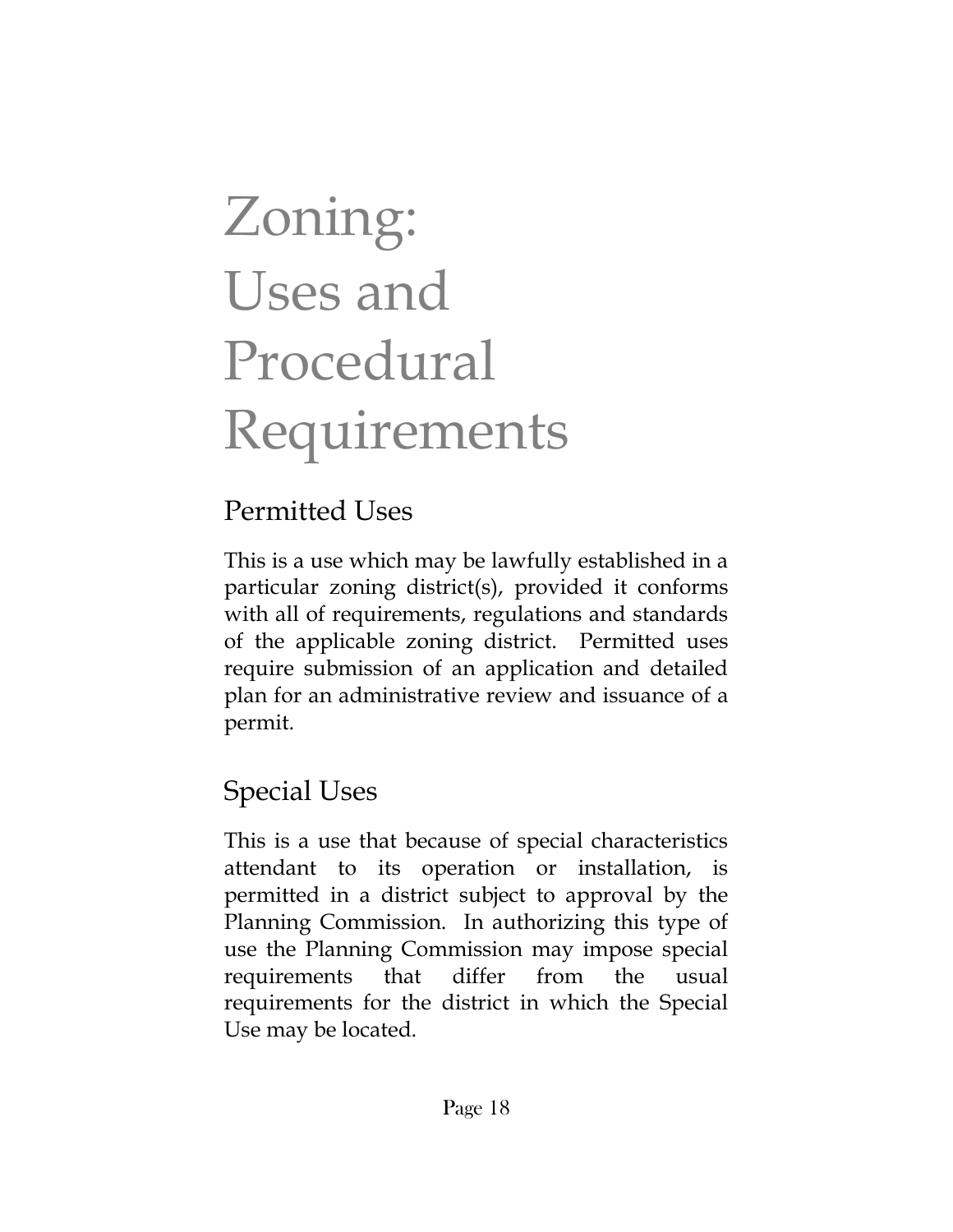#### Variance

A Variance is the relaxation of the strict and literal enforcement of height, area, setback, parking, or sign regulations to allow the reasonable use of a property and the land, provided the use is in the best public interest and does not jeopardize the general health safety, or welfare of the City. The owner of the property, or the owner's agent, for which a Variance is sought, initiates a request for a Variance. The Variance application, complete with any information justifying the Variance, a site plan of the proposal for which the Variance is being sought, and any other information as the Board of Zoning Appeals may reasonably require, is submitted by the applicant. Once received, a public hearing date is set, the adjacent property owners are notified of the meeting and the item to be considered, and the Board of Zoning Appeals conducts a public hearing to consider the Variance request. The Variance application will be reviewed and approved, denied, or approved with conditions.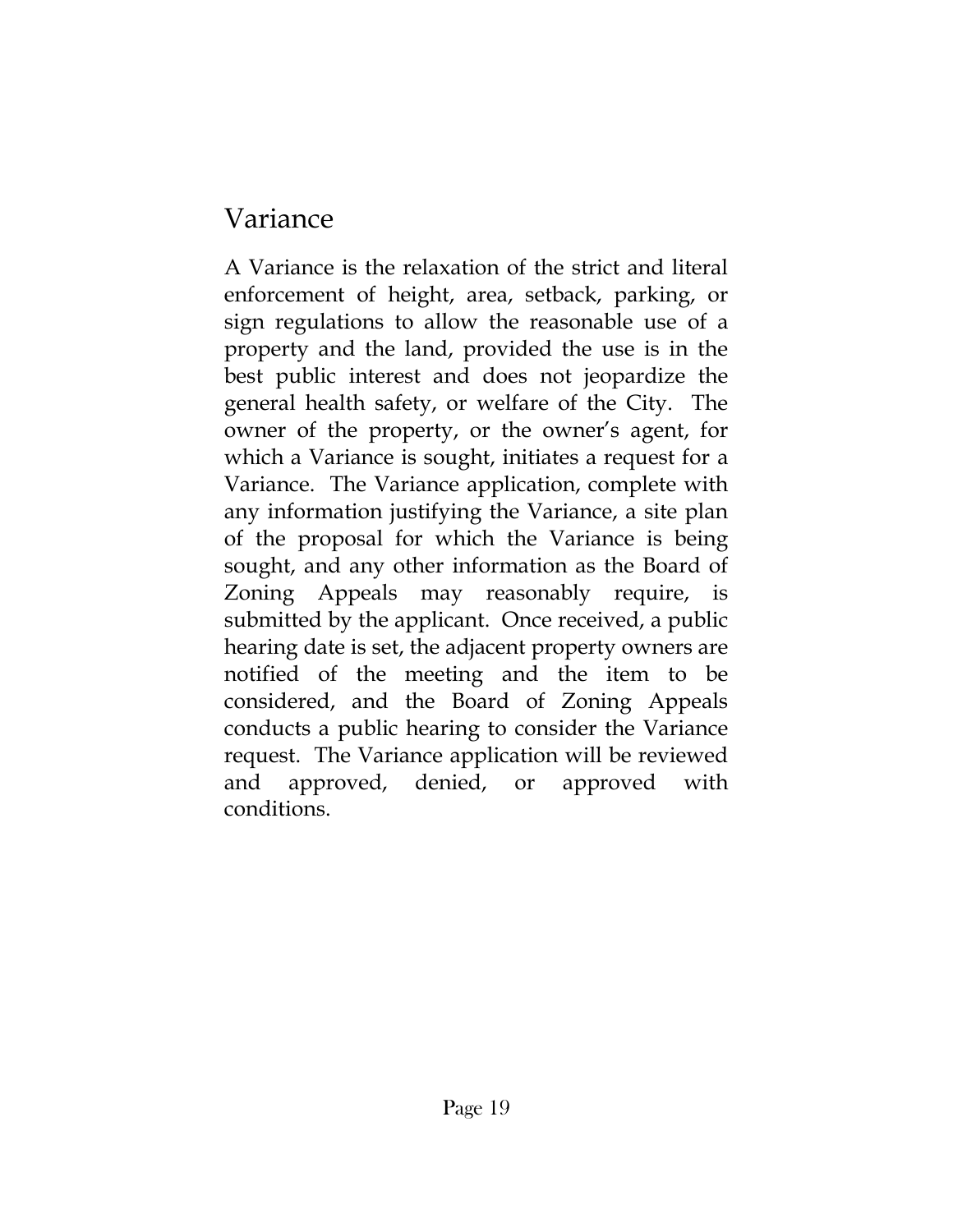#### Zoning Change

A request to change the zoning designation of a property may be initiated by the City Commission, the Planning Commission, or the owner of the affected property. The Zoning Change application, complete with any information justifying the Zoning Change, a site plan of the proposal for which the change in zoning designation is being sought, and any other information as the Planning Commission may reasonably require, is submitted by the applicant. A public hearing date is set, the surrounding property owners are notified of the meeting and the item to be considered, and the Planning Commission conducts a public hearing to consider the Zoning Change request. The Zoning Change application will be reviewed by the Planning Commission and referred to the City Commission with a recommendation for approval, or denial.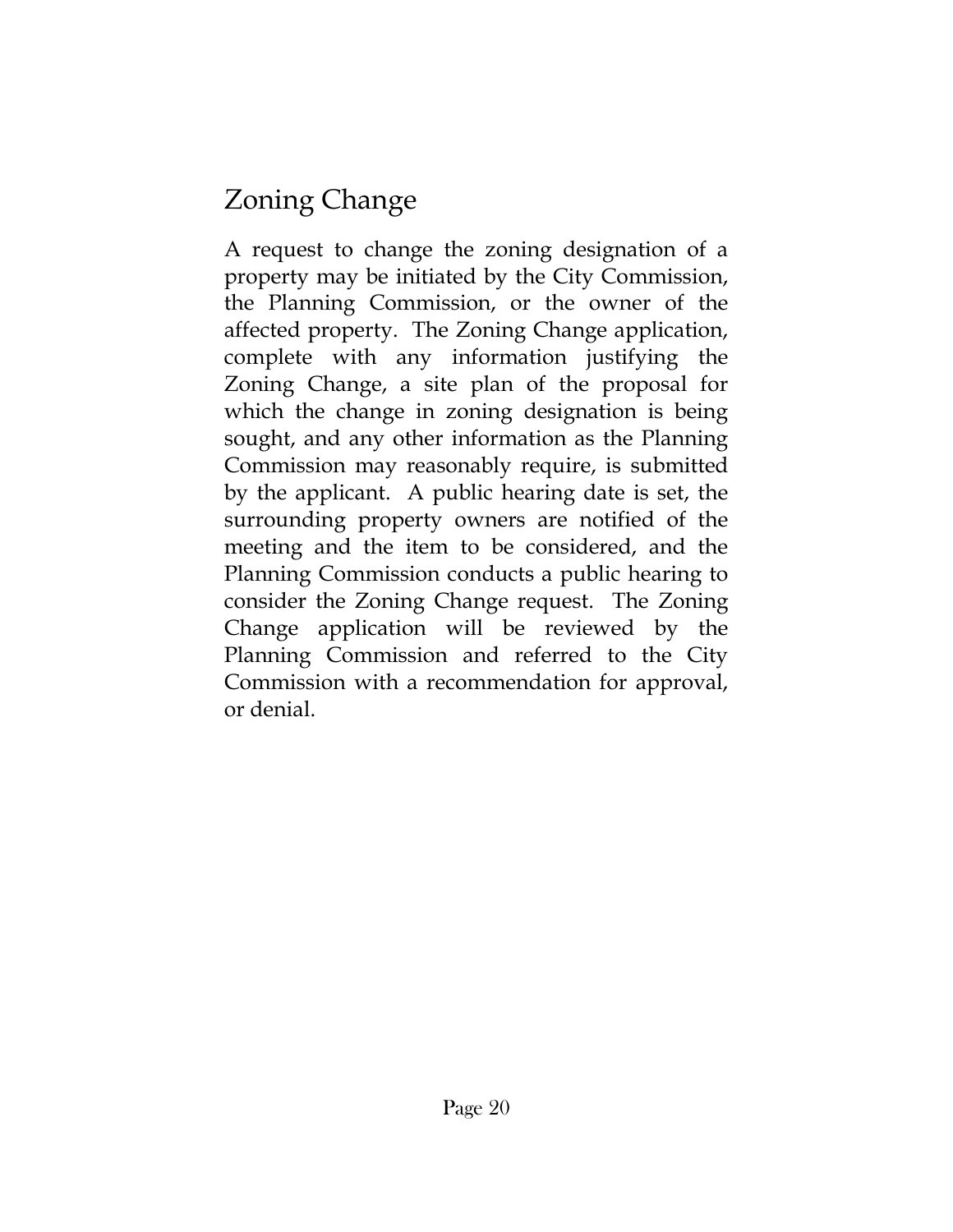# Introduction to Building Code

Cities choose to enforce building codes in order to provide minimum requirements to safeguard life, health, and public welfare. Codes also control the design, construction, installation of equipment, quality of materials, repair, use, and occupancy of residential dwellings and accessory structures.

The City of Piqua has adopted and follows the Residential Code of Ohio for detached one, two and three-family dwellings.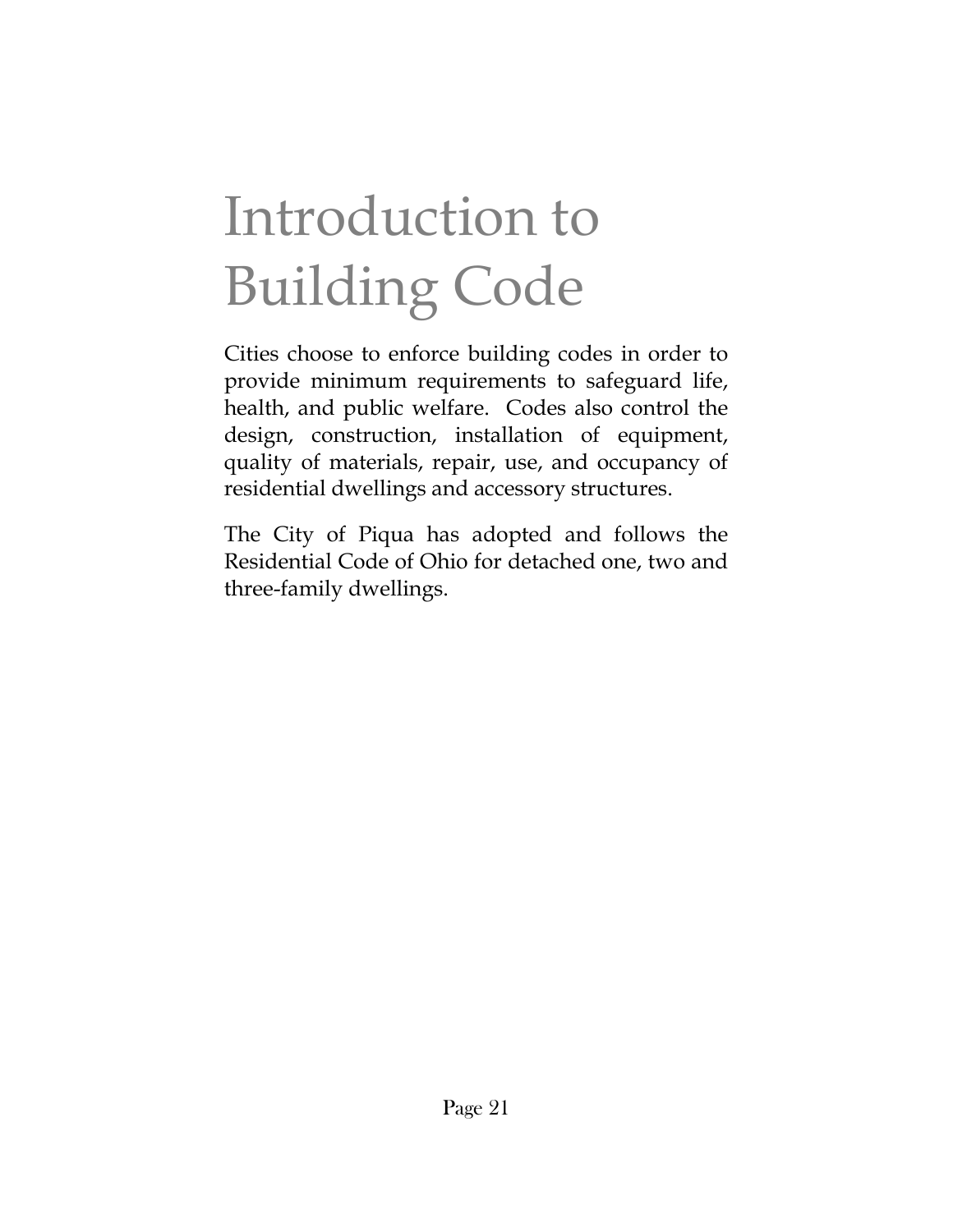# Permit Process

Like most communities, the City of Piqua requires permits for many improvements. Permits are necessary to ensure that the work complies with all applicable building and zoning requirements.

#### Submission of Drawings

The drawing submittal requirements and the level of detail necessary vary according to the type and complexity of the project. The tables included on the following pages are designed to assist permit applicants in determining what plan submittals are to be included with the permit application.

#### Review Timeframe

The amount of time needed to complete the review process will vary according to the type and complexity of the project. Typically, the plan review for a residential project will be completed in approximately 3 to 7 business days. In each case, upon completion of the plan review process, the applicant will receive notification of permit approval or a request for additional information. Generally speaking, each permit application will be processed as expeditiously as possible; however, the review process can vary from project to project for a variety of reasons.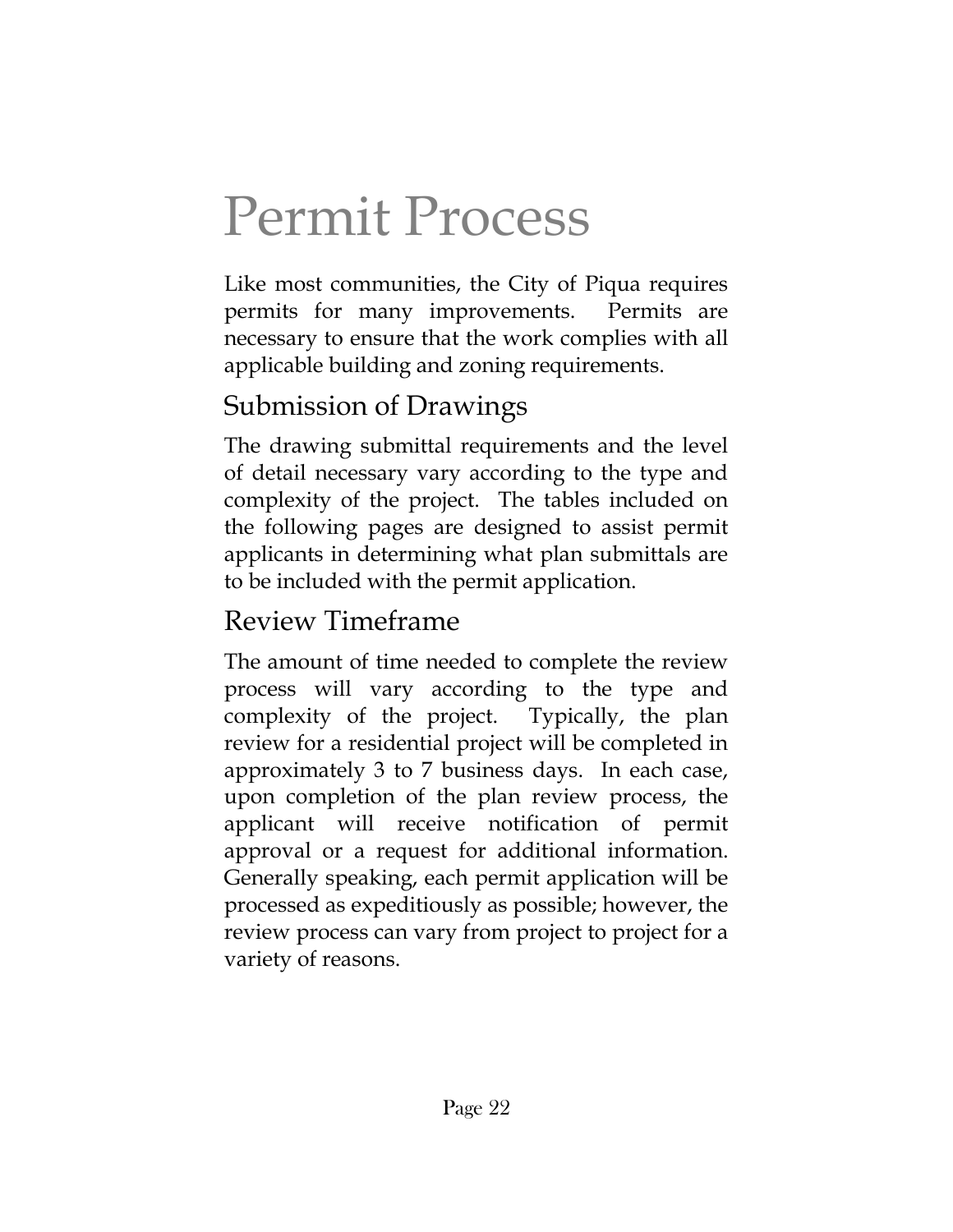#### Permit Types

The following is a list of the permit, license, and certificate types issued for various residential land use and building projects. Not all projects require a permit. If you have specific questions about whether a permit is required, what type of permit(s) are required, or what information is to be included with your permit application, please refer to the table on the following pages or call the issuing office of the particular permit type in question.

Building Permit – This permit is issued for the construction, rehabilitation, or alteration of buildings and other related structures. Submittals for this permit type shall include two (2) complete sets of the construction documents listed below. For additional information concerning this permit type contact the Miami County Building Regulations Department at (937) 440-8075.

Construction documents to be included with a building permit application include the following:

• Site Plan - A site plan drawn to scale showing the size and location of new construction and all existing structures on the site, including front, side, and rear yard setback dimensions, all property lines, distances from lot lines, the locations of the nearest streets, the established street grades, types and sizes of all utility lines, and the drainage paths.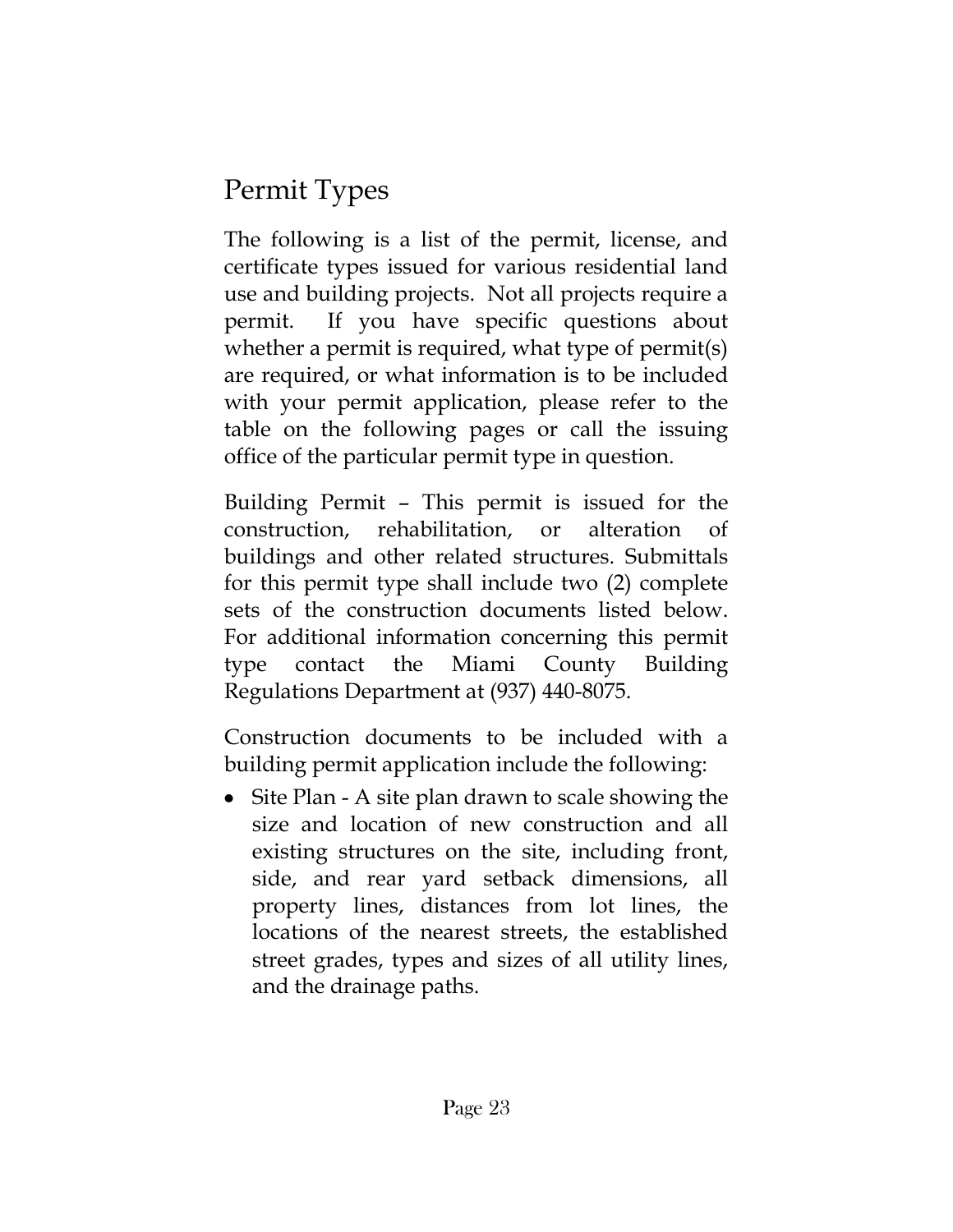- Foundation Plans This document shall provide the details of the foundation system and include all details necessary to completely describe the foundation of the building.
- Floor Plans Complete floor plans, including plans of full or partial basements and full or partial attics. Floor plans show all relevant information such as door swings, stairs and ramps, windows, shafts, all portions of the means of egress, etc., and shall be sufficiently dimensioned to describe all relevant space sizes. Wall materials shall be described. The documents shall designate the intended use of all spaces.
- Elevations This document shall provide the details of the exterior wall envelope and include all elevations necessary to completely describe the exterior of the building.
- Wall Sections Cross sections, wall sections details including typical sections as required to fully describe the building construction showing wall, ceiling, floor, and roof materials. The construction documents shall describe the exterior wall envelope in sufficient detail to determine compliance with the building code.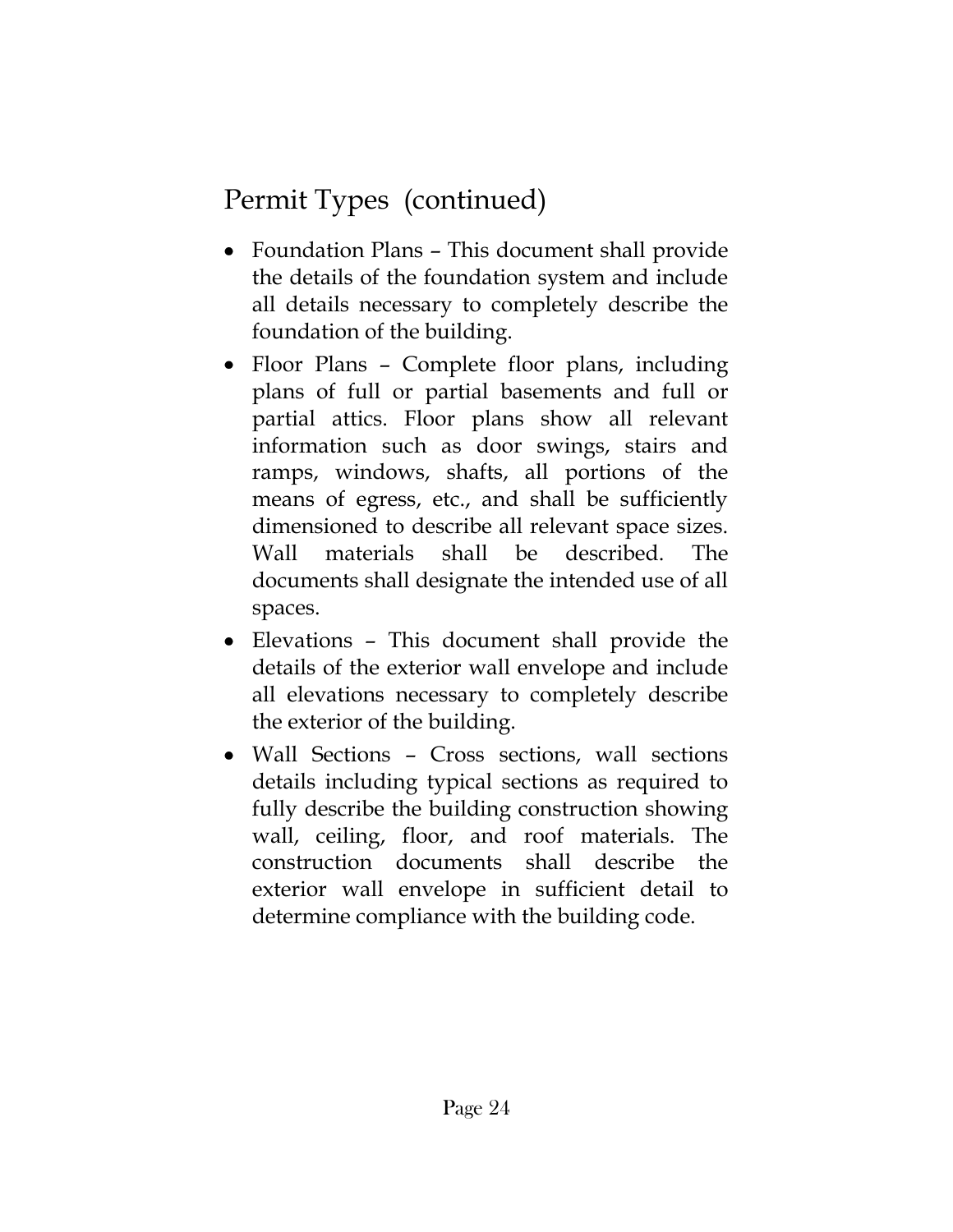- Structural Plans Complete structural description of the building including size and location of all structural elements used in the design of the building and other data as required to fully describe the structural system.
- System Descriptions Complete description of the mechanical, electrical, and plumbing systems, including all location, materials, and sizes of all conduits, ductwork, piping, fixtures and equipment.

Curb and Sidewalk Permit – This permit is issued for the new installation, replacement, or alteration of curb, public sidewalk, or drive approaches located in the public right of way. Submittals for this permit type shall include a completed application and a dimensioned sketch of the curb or sidewalk area being constructed or replaced. For additional information concerning this permit type contact the City of Piqua Engineering office at (937) 778-2044.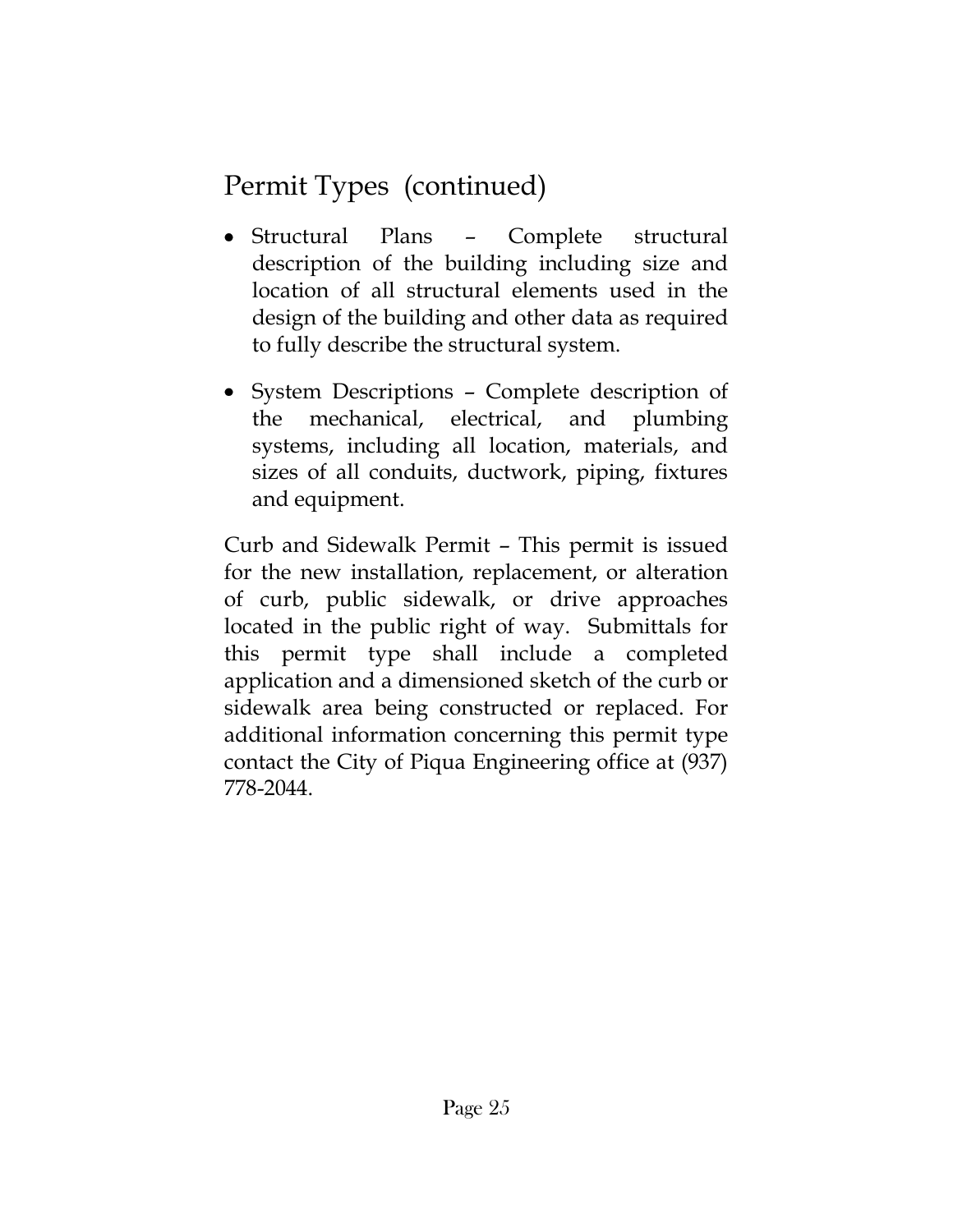Demolition Permit - This permit is issued for the removal of buildings and other related structures. Submittals for this permit type shall include two (2) complete sets of the construction document listed below. For additional information concerning this permit type contact the City of Piqua Development Office at (937) 778-2049.

Construction documents to be included with a demolition permit application include the following:

- Site Plan A site plan showing the construction to be demolished, the location and size of existing structures to remain on the site, and the restoration plan for the area disturbed.
- Demolition and Restoration License and Performance Bond – A surety bond insuring that demolition work will be performed in its entirety and the site will be properly restored.
- Delinquent Personal Property Taxes Owner Affidavit – An affidavit executed by the property owner stating that there are no outstanding personal property taxes owed on the parcel.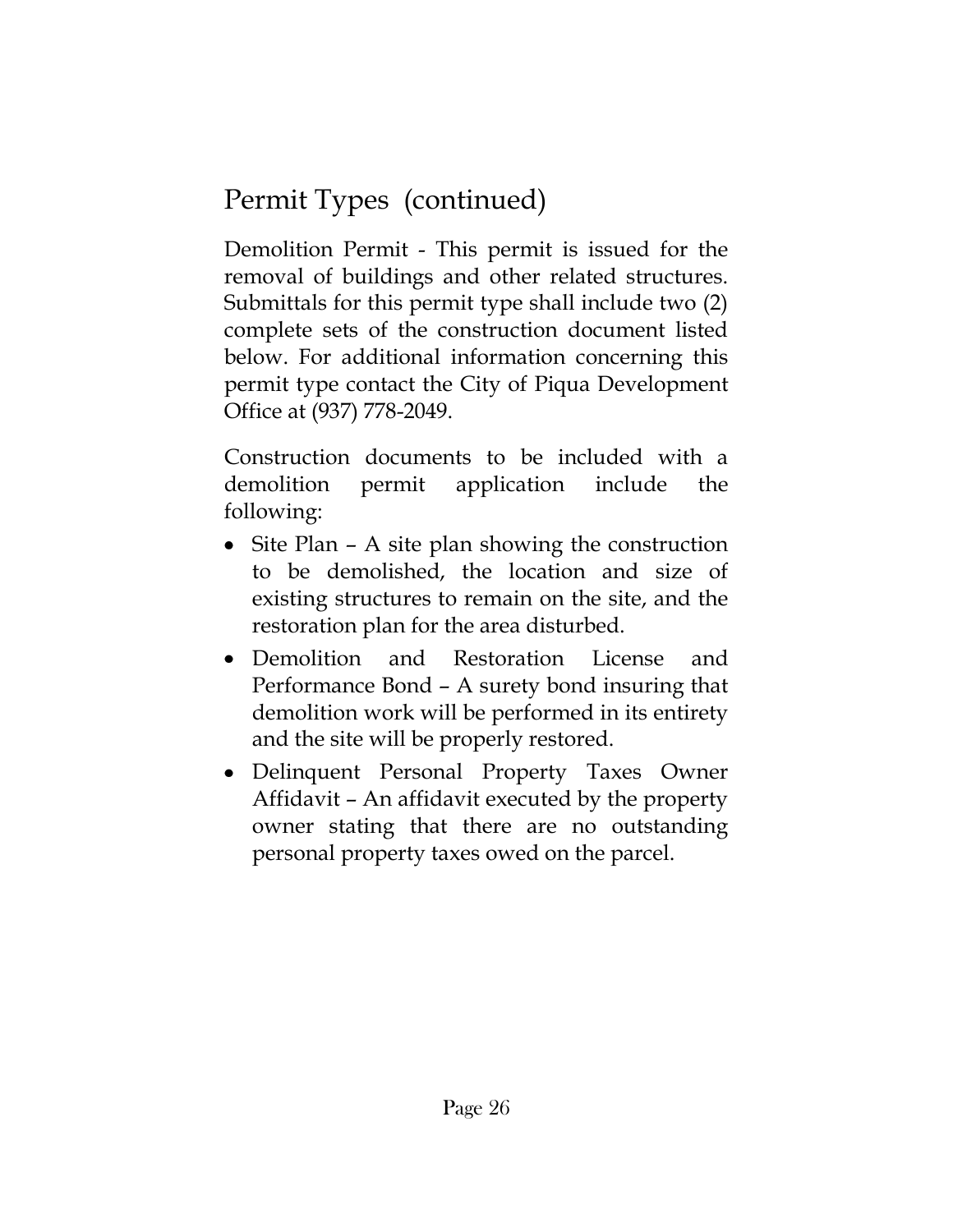Electrical Permit – This permit is issued for the new installation, replacement, or alteration of electrical components and fixtures. Submittals for this permit type shall include two (2) complete sets of the electrical systems description construction documents describing the location, materials, and sizes of all conduits, fixtures and equipment. For additional information concerning this permit type contact the Miami County Building Regulations Department at (937) 440-8075.

Heating and Cooling Permit – This permit is issued for the new installation or replacement of heating and air conditioning components and fixtures. Submittals for this permit type shall include two (2) complete sets of the floor plan and the heating, ventilation, air conditioning, and other mechanical equipment systems description construction documents describing the location, materials, and sizes of all conduits, ductwork, piping, fixtures and equipment. For additional information concerning this permit type contact the Miami County Building Regulations Department at (937) 440-8075.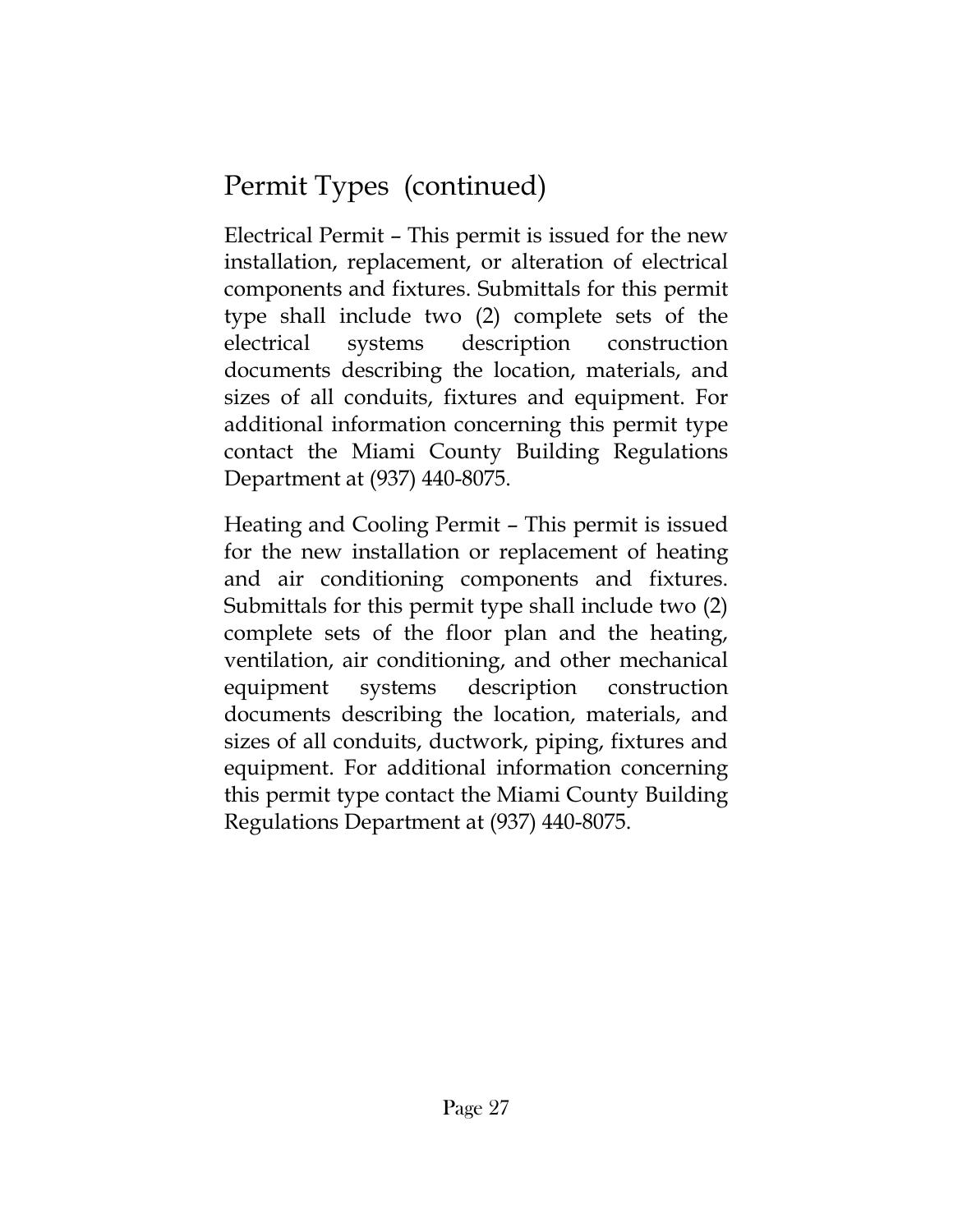Plumbing Permit - This Permit is issued for the installation, replacement, or alteration of plumbing components and fixtures. Submittals for this permit type shall include one (1) complete set of the floor plan and the plumbing systems description construction documents describing the location, materials, and sizes of all piping, fixtures and equipment. For additional information concerning this permit type contact the City of Piqua Health Department (937) 778-2060.

Right of Way Opening Permit – This permit is issued for the completion of general excavation and utility repair work located in the public right of way. Submittals for this permit type shall include a completed application and a dimensioned sketch of the portion of right of way where the work is to be performed. For additional information concerning this permit type contact the City of Piqua Engineering office at (937) 778-2044.

Sewer Tap Permit – This permit is issued to allow a private sanitary sewer lateral to be connected to the public wastewater collection system. Submittals for this permit type shall include a completed application and a dimensioned sketch of the portion of right of way where the work is to be performed. For additional information concerning this permit type contact the City of Piqua Health Department (937) 778-2060.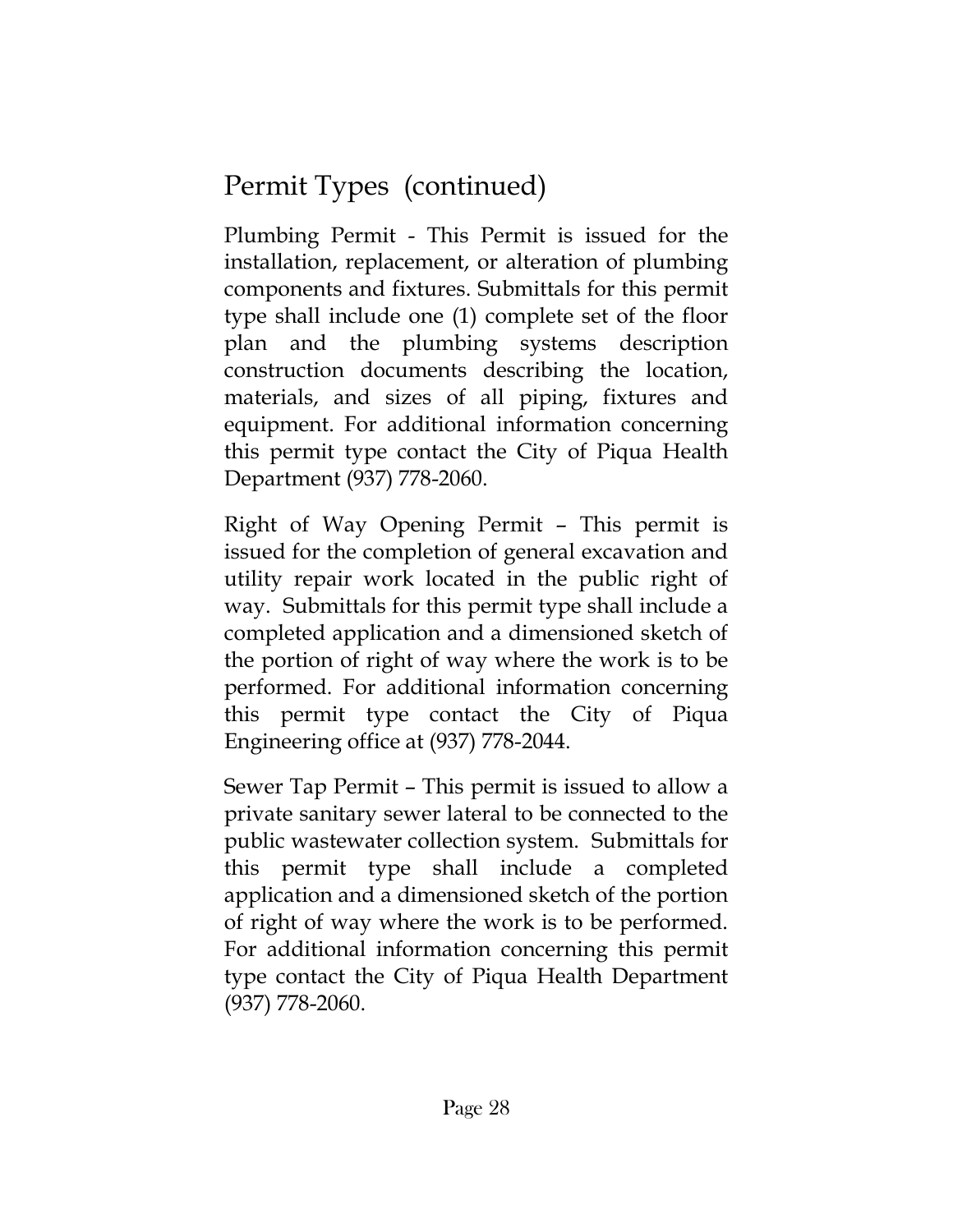Street, Sidewalk, or Alley Closing Permit - This permit is issued for the temporary closure of a public right of way. Submittals for this permit type shall include a completed application and a dimensioned sketch of the street, sidewalk, or alley being closed and the road closure traffic control devices being utilized. For additional information concerning this permit type contact the City of Piqua Engineering office at (937) 778-2044.

Special Use Permit - This permit is issued by the Planning Commission to authorize those uses listed in a zoning district as a special use and to allow said uses to seek zoning and building permit approvals. Submittals for this permit type shall include ten (10) complete sets of the construction documents (as described in the submittal type section of this document). For additional information concerning this permit type contact the City of Piqua Development Office at (937) 778-2049.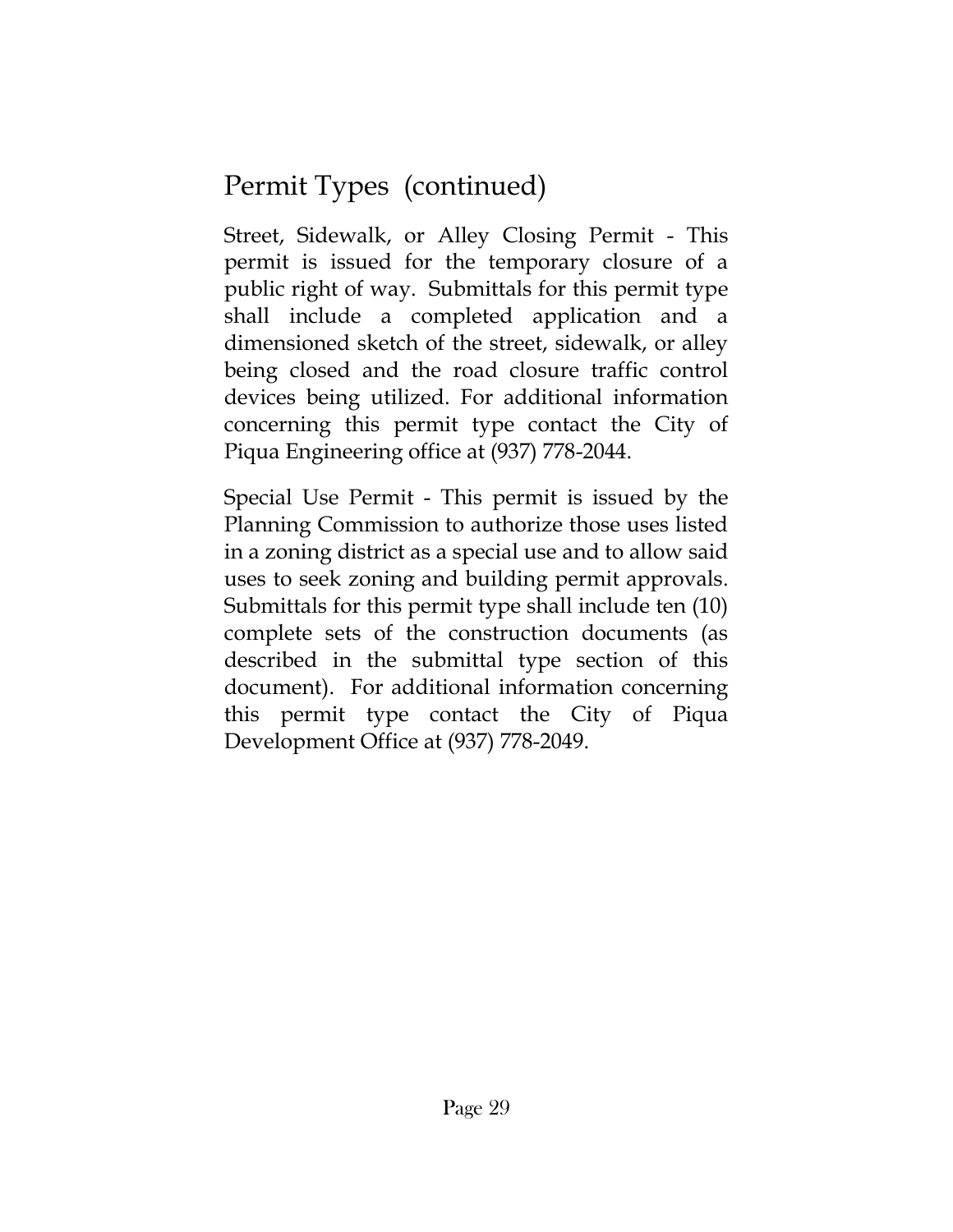Variance Permit - This permit is issued by the Board of Zoning Appeals to authorize an exception to the strict and literal enforcement of height, area, setback, parking, or sign regulations to allow the reasonable use of a property and the land, provided the use is in the best public interest and does not jeopardize the general health safety, or welfare of the City. Submittals for this permit type shall include ten (10) complete sets of the construction documents (as described in the submittal type section of this document). For additional information concerning this permit type contact the City of Piqua Planning and Zoning office at (937) 778-2049.

Water Tap Permit - This permit is issued to allow a private water service line to be connected to the public water distribution system. Submittals for this license type shall include a completed application. For additional information concerning this permit type contact the City of Piqua Engineering office at (937) 778-2044.

Well Drilling Permit – This permit is issued to allow a private well to be drilled. Submittals for this license type shall include a completed application and a sketch of the proposed location of the well. For additional information concerning this permit type contact the City of Piqua Health Department (937) 778-2060.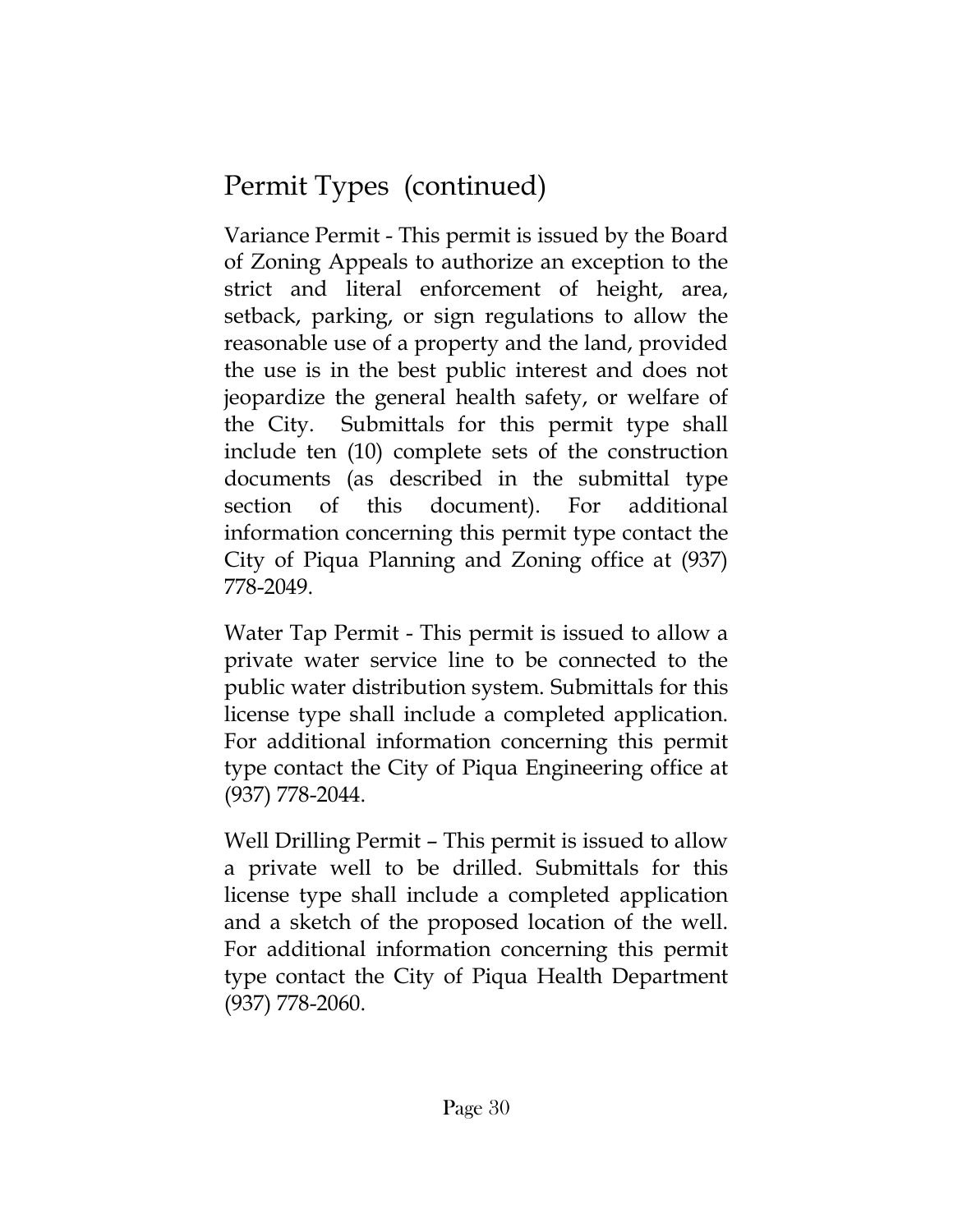Zoning Permit - This permit is issued for the construction, conversion, enlargement, alteration, or reconstruction of buildings, structures, and general site improvements. For residential projects submittals for this permit type shall include two (2) complete sets of the construction documents listed below. For additional information concerning this permit type contact the City of Piqua Development Office at (937) 778-2049.

Construction documents to be included with a zoning permit application include the following:

- Site Plan A site plan drawn to scale showing the size and location of new construction and all existing structures on the site, including front, side, and rear yard setback dimensions, all property lines, distances from lot lines, the locations of the nearest streets, the established street grades, types and sizes of all utility lines, and the drainage paths.
- Foundation Plans This document shall provide the details of the foundation system and include all details necessary to completely describe the foundation of the building.
- Elevations This document shall provide the details of the exterior wall envelope and include all elevations necessary to completely describe the exterior of the building.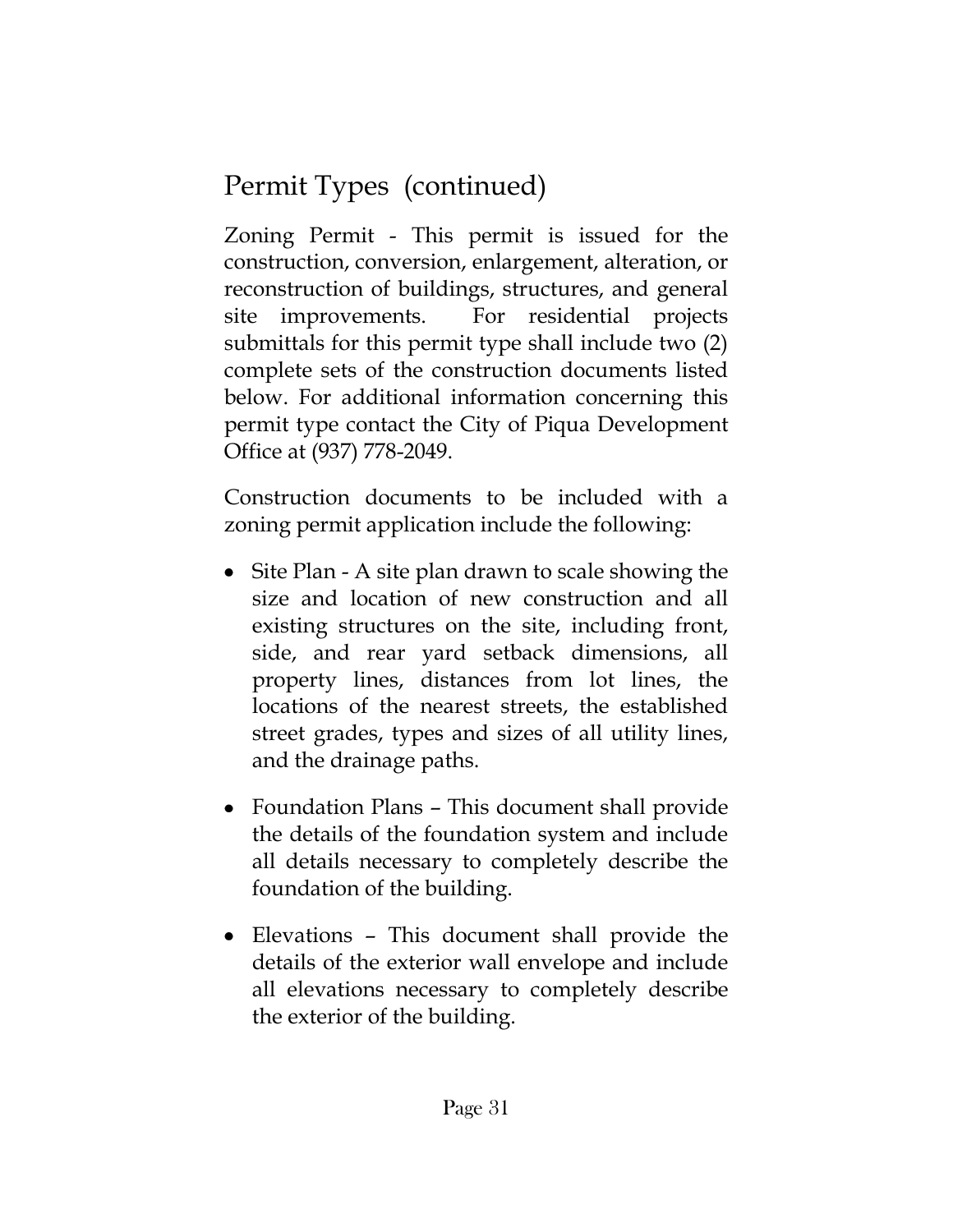- Floor Plans Complete floor plans, including plans of full or partial basements and full or partial attics. Floor plans show all relevant information such as door swings, stairs and ramps, windows, shafts, all portions of the means of egress, etc., and shall be sufficiently dimensioned to describe all relevant space sizes. Wall materials shall be described. The documents shall designate the intended use of all spaces.
- Wall Sections Cross sections, wall sections details including typical sections as required fully describing the building construction showing wall, ceiling, floor, and roof materials. The construction documents shall describe the exterior wall envelope in sufficient detail to determine compliance with the building code.
- Structural Plans Complete structural description of the building including size and location of all structural elements used in the design of the building and other data as required fully describing the structural system.
- System Descriptions Complete description of the mechanical, electrical, and plumbing systems, including all location, materials, and sizes of all conduits, ductwork, piping, fixtures and equipment.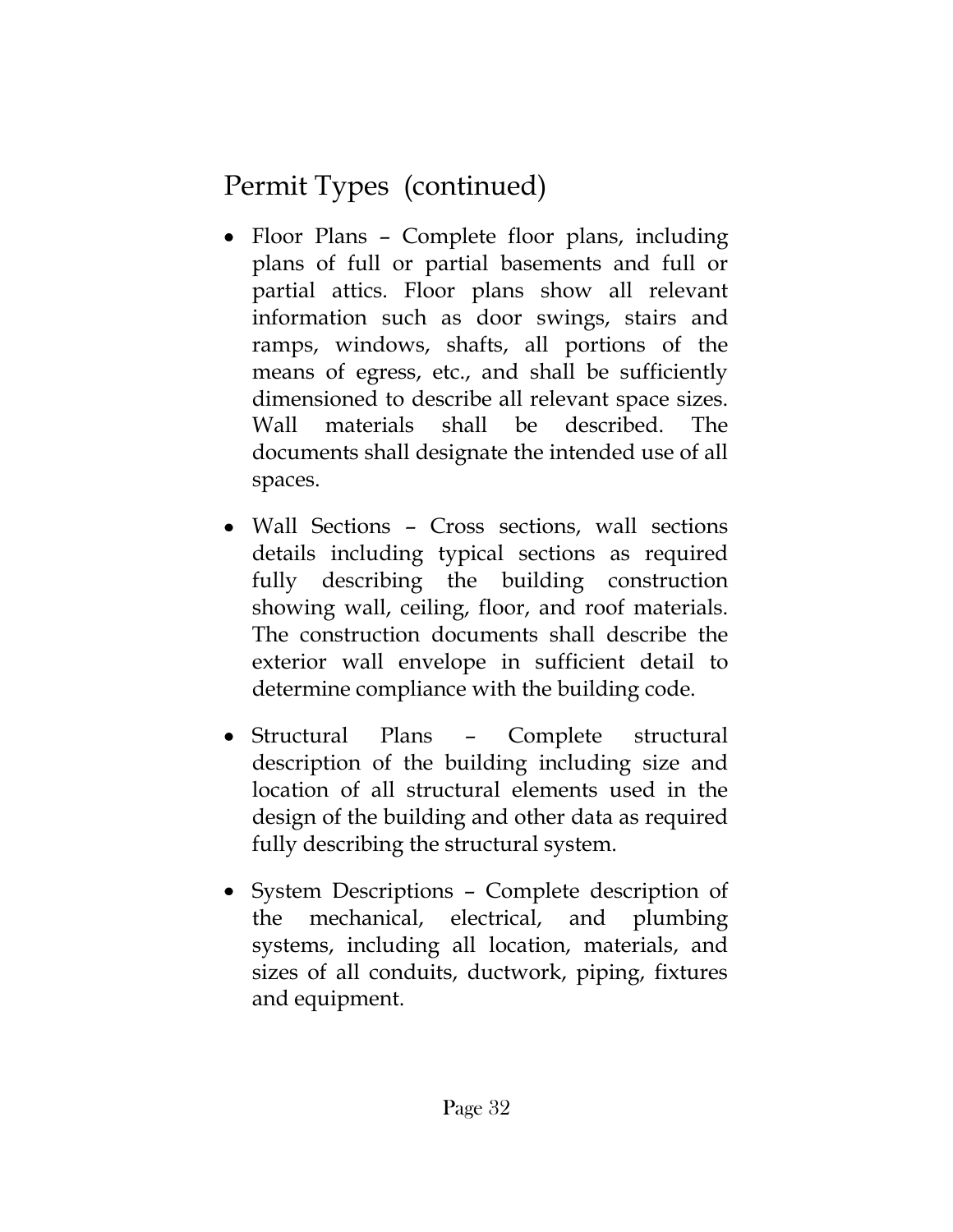| <b>Project Description</b>                                                  | <b>Permit Type(s)</b><br>Required |
|-----------------------------------------------------------------------------|-----------------------------------|
| Air Conditioning/Heat Pump<br>Equipment - New or<br>Replacement of Existing | Heating and<br>Cooling            |
| Car Ports                                                                   | Zoning, Building                  |
| Curbs – In Public Right of<br>Way                                           | Curb and<br>Sidewalk              |
| Decks (less than 30" above<br>grade)                                        | Zoning                            |
| Deck (30" or more above<br>grade)                                           | Zoning, Building                  |
| Driveway Approach - In<br>Public right of Way                               | Curb and<br>Sidewalk              |
| Driveway - Maintenance or<br>Resurfacing                                    | None                              |
| Driveway - New<br>Construction or Expansion                                 | Zoning                            |
| Electrical Circuits, Rewiring,<br>or Extensions of Existing<br>Circuits     | Electric                          |
| <b>Electrical Service - New</b><br>Permanent Service.                       | Zoning, Electric                  |
| Electrical Service - New<br><b>Temporary Service.</b>                       | Electric                          |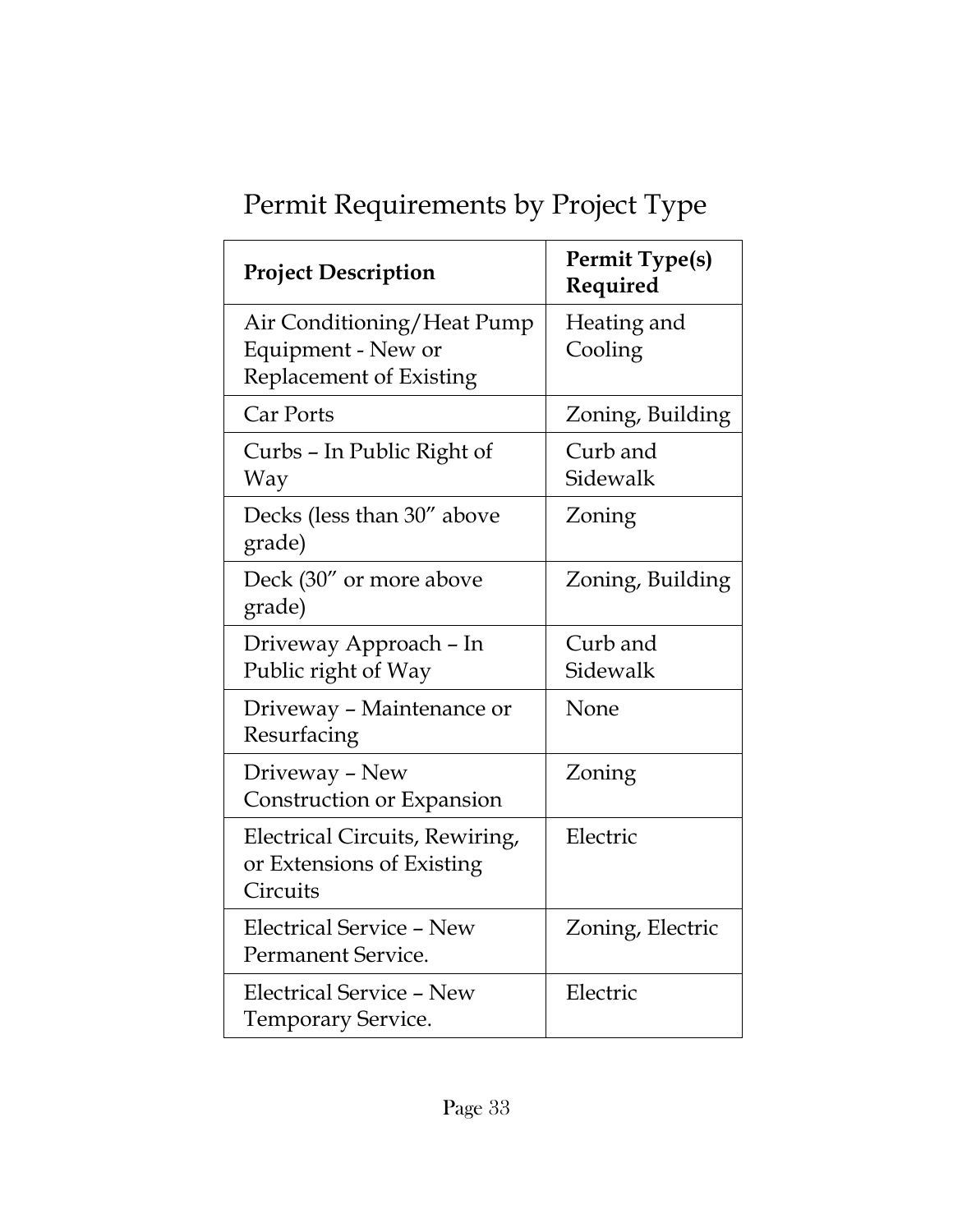| <b>Project Description</b>                                            | <b>Permit Type(s)</b><br>Required |
|-----------------------------------------------------------------------|-----------------------------------|
| Electrical Service -                                                  | Electric                          |
| Replacement of Permanent                                              |                                   |
| <b>Service Including Reconnects</b><br>After Fire or Other Event, But |                                   |
| <b>Not Including Reconnects</b>                                       |                                   |
| After Payment of Outstanding                                          |                                   |
| Utility Bill.                                                         |                                   |
| <b>Electrical Circuits or Wiring</b>                                  | Electric                          |
| Related to the Installation of                                        |                                   |
| Spas, Hot Tubs, Saunas, or                                            |                                   |
| Swimming Pools (in ground                                             |                                   |
| or above ground).                                                     |                                   |
| Fences (6 feet or less in height)                                     | None                              |
| Fences (more than 6 feet in                                           | Zoning, Building                  |
| height)                                                               |                                   |
| <b>Fireplaces and Chimneys</b>                                        | Zoning, Building                  |
| Flag Pole                                                             | None                              |
| <b>Foundation Replacement</b>                                         | Zoning, Building                  |
| Furnaces and Boilers - New                                            | Heating and                       |
| or Replacement of Existing                                            | Cooling                           |
| Gazebo                                                                | Zoning, Building                  |
| Garage, Attached or Detached                                          | Zoning, Building                  |
| Greenhouse                                                            | Zoning, Building                  |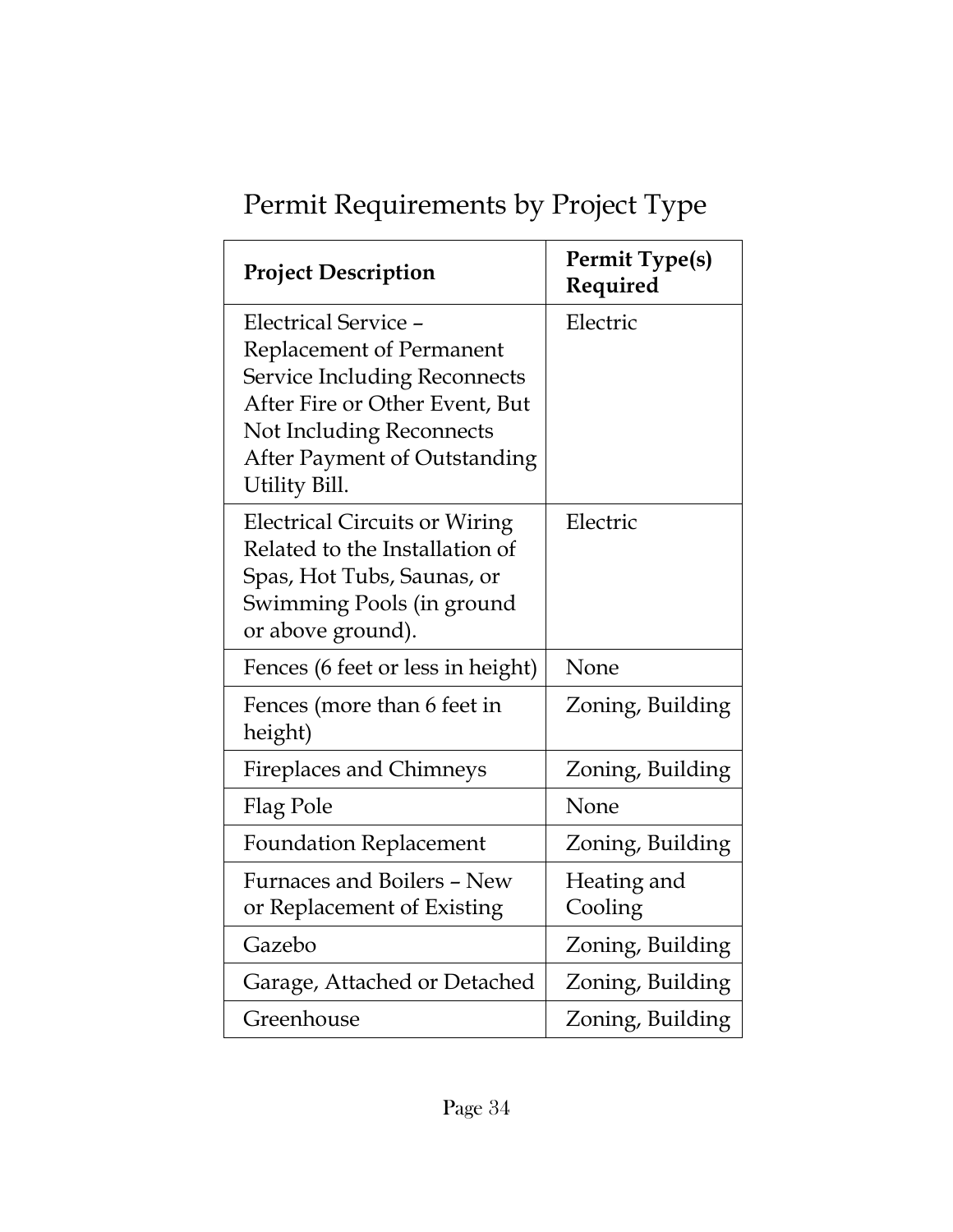| Permit Requirements by Project Type |  |  |
|-------------------------------------|--|--|
|                                     |  |  |
|                                     |  |  |

| <b>Project Description</b>                                                                                                                                                                           | <b>Permit Type(s)</b><br>Required |
|------------------------------------------------------------------------------------------------------------------------------------------------------------------------------------------------------|-----------------------------------|
| <b>Heating Stoves</b>                                                                                                                                                                                | Building                          |
| Hot Tub                                                                                                                                                                                              | Zoning                            |
| <b>Irrigation System</b>                                                                                                                                                                             | Plumbing                          |
| Patio Slab - At Grade, No<br>Foundation                                                                                                                                                              | Zoning                            |
| <b>Patio Covers and Enclosures</b>                                                                                                                                                                   | Zoning, Building                  |
| Porches (less than 30" above<br>grade)                                                                                                                                                               | Zoning                            |
| Porches (30" or more above<br>grade)                                                                                                                                                                 | Zoning, Building                  |
| Ramps (less than 30" in rise)                                                                                                                                                                        | Zoning                            |
| Ramps (30" or more in rise)                                                                                                                                                                          | Zoning, Building                  |
| Retaining Walls (less than 48"<br>in height)                                                                                                                                                         | None                              |
| Retaining Walls (48" or more<br>in height)                                                                                                                                                           | Zoning, Building                  |
| <b>Residential Dwelling Unit</b><br>Buildings or Structures -<br>Including the Construction,<br>Addition, Alteration,<br>Movement, Remodel/Repair<br>Involving Structural Element,<br>Change in Use. | Zoning, Building                  |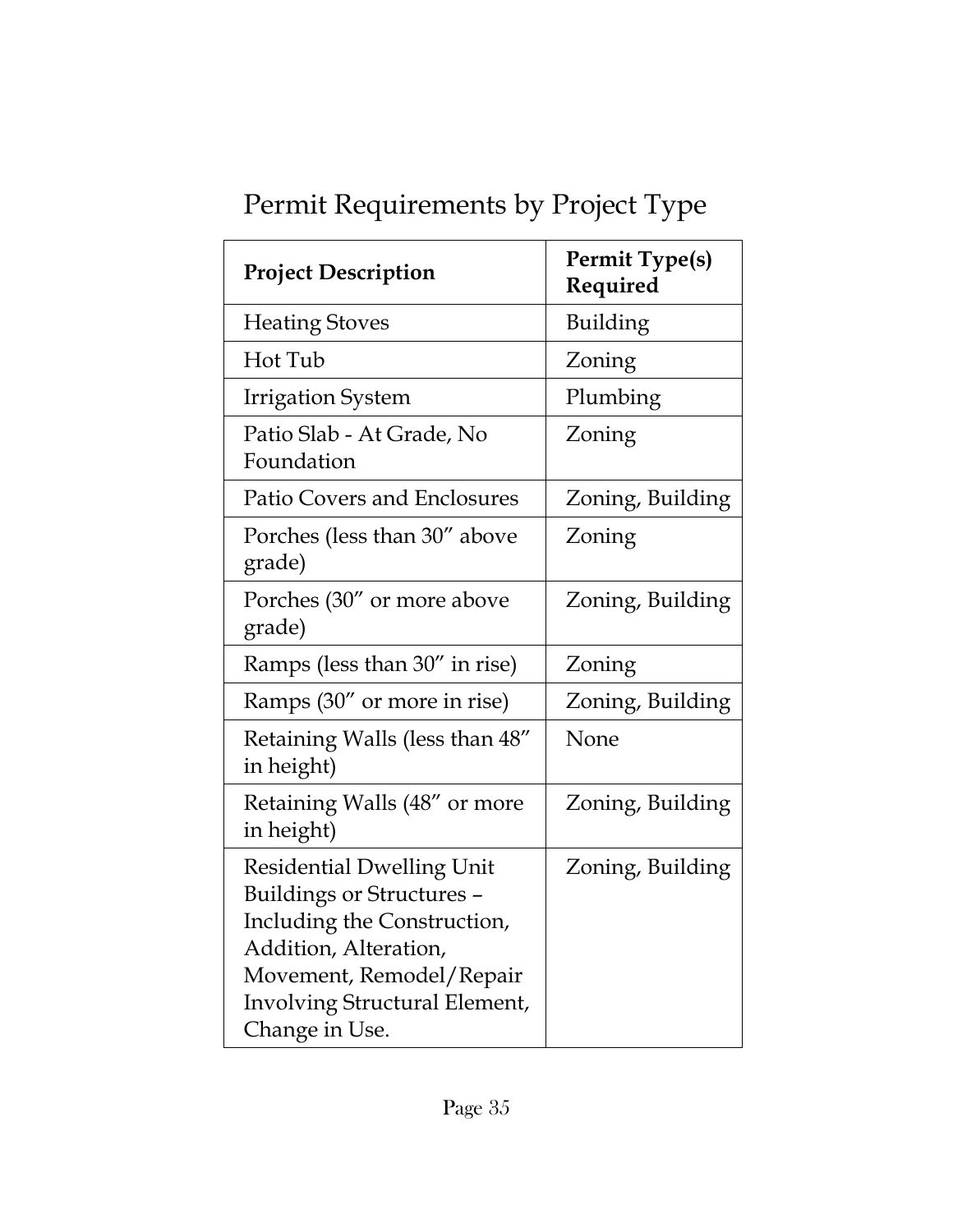| <b>Project Description</b>                                                                                                                                                               | <b>Permit Type(s)</b><br>Required |
|------------------------------------------------------------------------------------------------------------------------------------------------------------------------------------------|-----------------------------------|
| Roofs - Re-roofing                                                                                                                                                                       | None                              |
| Note: 2 layers of roofing<br>maximum allowed.                                                                                                                                            |                                   |
| Roofs - New Roof Structure<br>or Structural Repair of<br>Existing                                                                                                                        | Zoning, Building                  |
| Sheds - One-Story Detached<br><b>Accessory Structures 200</b><br>Square Feet or Less in Area,<br>Including Utility, Tool, and<br><b>Storage Sheds or Playhouses</b><br>and Similar Uses. | Zoning                            |
| <b>Sheds - Detached Accessory</b><br><b>Structures More Than One-</b><br>Story or More Than 200<br>Square Feet in Area.                                                                  | Zoning, Building                  |
| Stairs (4 or less risers)                                                                                                                                                                | None                              |
| Stairs (more than 4 risers)                                                                                                                                                              | Zoning, Building                  |
| <b>Swing Sets/Play Structures</b>                                                                                                                                                        | None                              |
| Sidewalks – In Public right of<br>Way                                                                                                                                                    | Curb and<br>Sidewalk              |
| Sidewalks - On Private<br>Property                                                                                                                                                       | None                              |
| Satellite Dish/Antenna                                                                                                                                                                   | None                              |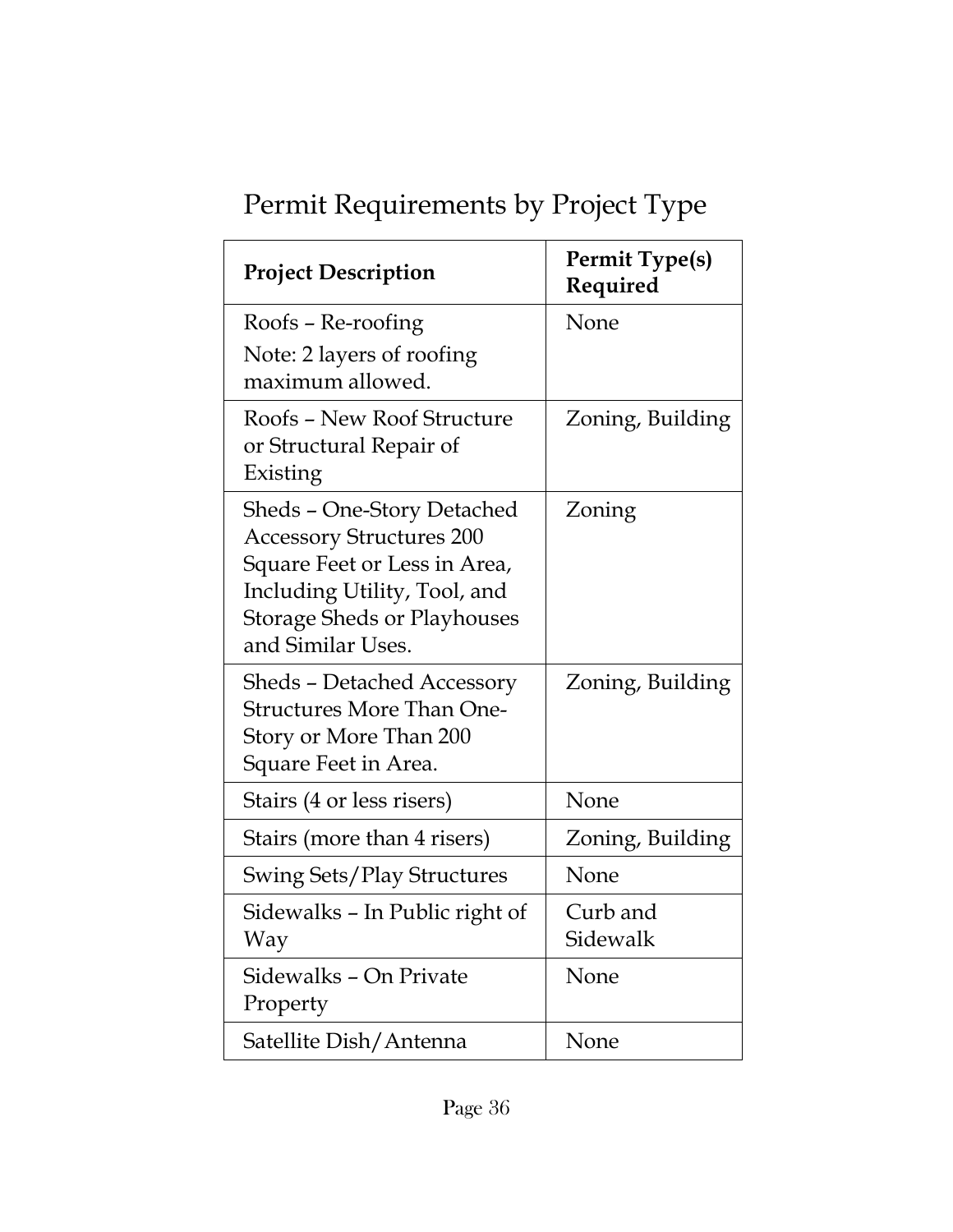| <b>Project Description</b>                                                                                                                                                 | <b>Permit Type(s)</b><br>Required |
|----------------------------------------------------------------------------------------------------------------------------------------------------------------------------|-----------------------------------|
| Signs - Permanent On-<br>Premise or Off-Premise Wall<br><b>Mounted Advertising Signs</b>                                                                                   | Zoning                            |
| Signs - Permanent On-<br>Premise or Off-Premise<br><b>Freestanding Advertising</b><br>Signs                                                                                | Zoning, Building                  |
| Signs - Temporary Off-<br><b>Premise Freestanding</b><br>Advertising Sign, I.e. Real<br>Estate Signs, Political Signs,<br><b>Contractor Home</b><br>Improvement Signs, Etc | None                              |
| Sump Pump                                                                                                                                                                  | Plumbing                          |
| <b>Swimming Pool - Permanent</b><br>Above Ground                                                                                                                           | Zoning, Electric                  |
| <b>Swimming Pool - Permanent</b><br>In-Ground                                                                                                                              | Zoning,<br>Building, Electric     |
| Swimming Pool – Temporary<br>(less than 6 months) Above<br>Ground                                                                                                          | None                              |
| Water Heater                                                                                                                                                               | Plumbing                          |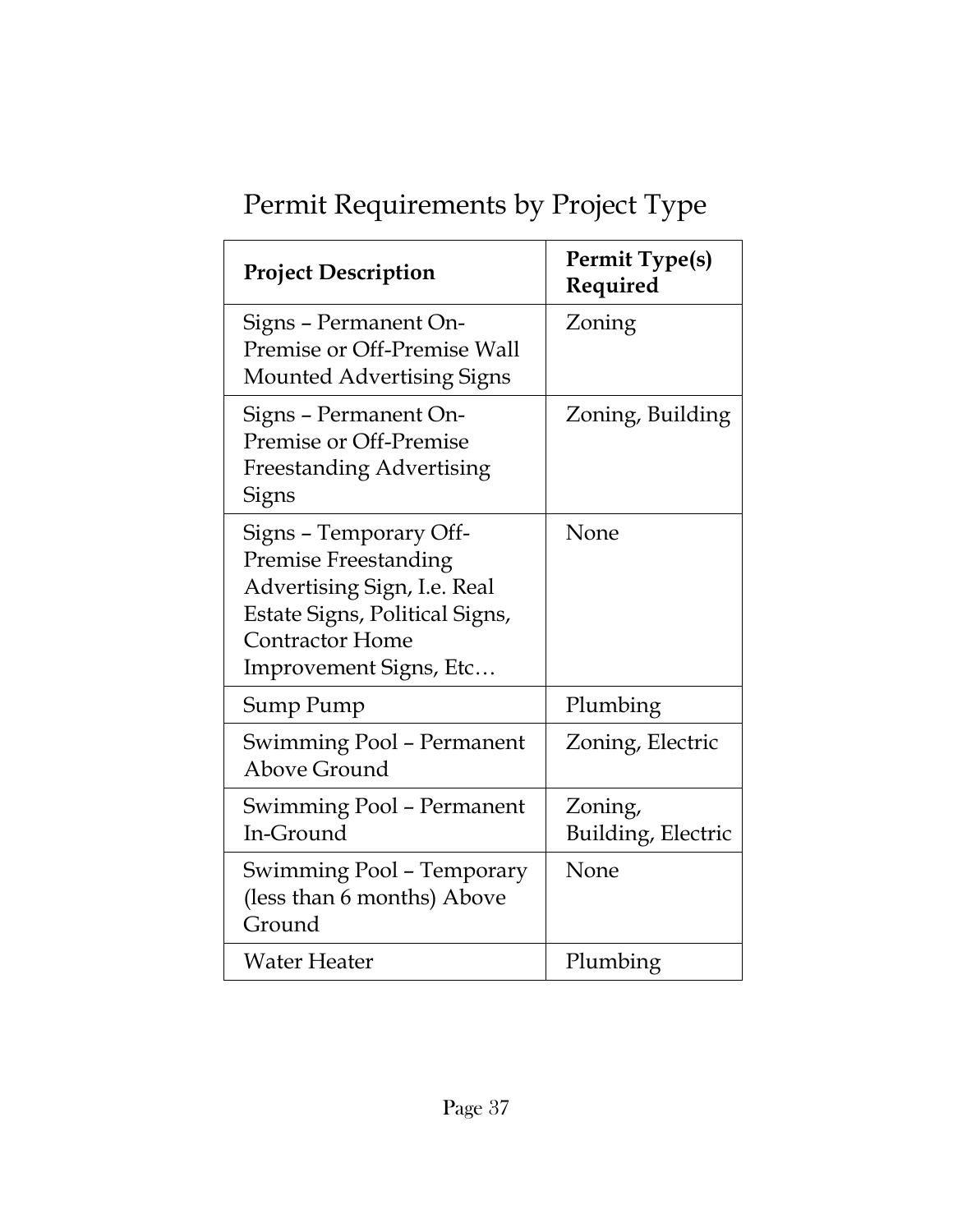| <b>Project Description</b>                                         | <b>Permit Type(s)</b><br>Required |
|--------------------------------------------------------------------|-----------------------------------|
| Window Replacement (not<br>altering the size of the<br>opening)    | None                              |
| <b>Window Replacement</b><br>(altering the size of the<br>opening) | Building                          |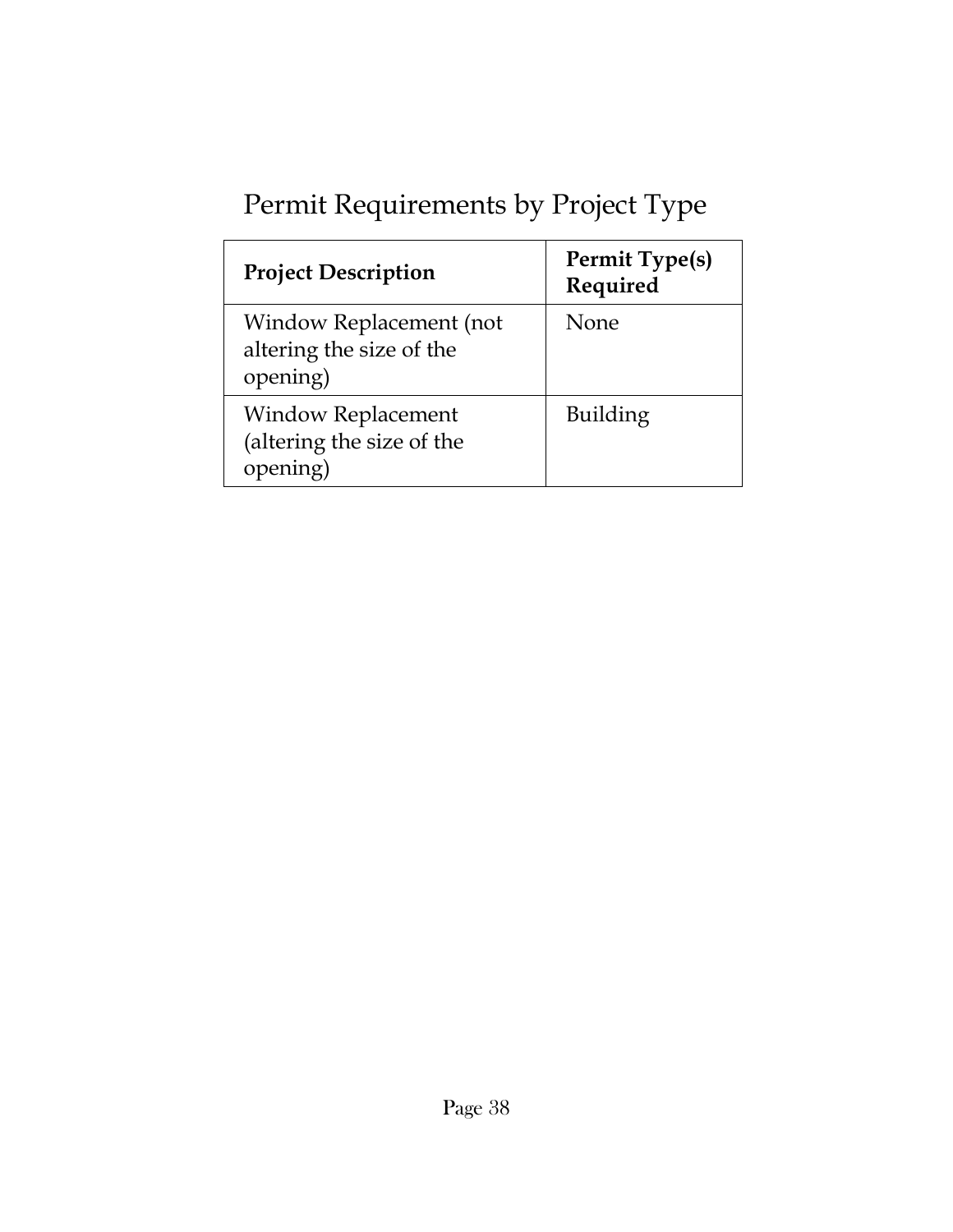# Property Maintenance and Nuisance Codes

Like many communities, Piqua chooses to enforce property maintenance and nuisance codes to maintain the appearance and character of the community. The codes include general provisions for property upkeep. For example, the codes establish standards for the maintenance of lawns, trees and other vegetation; requires painted surfaces to be properly maintained; and, prohibits the accumulation of debris or storage of materials in yards, among other things.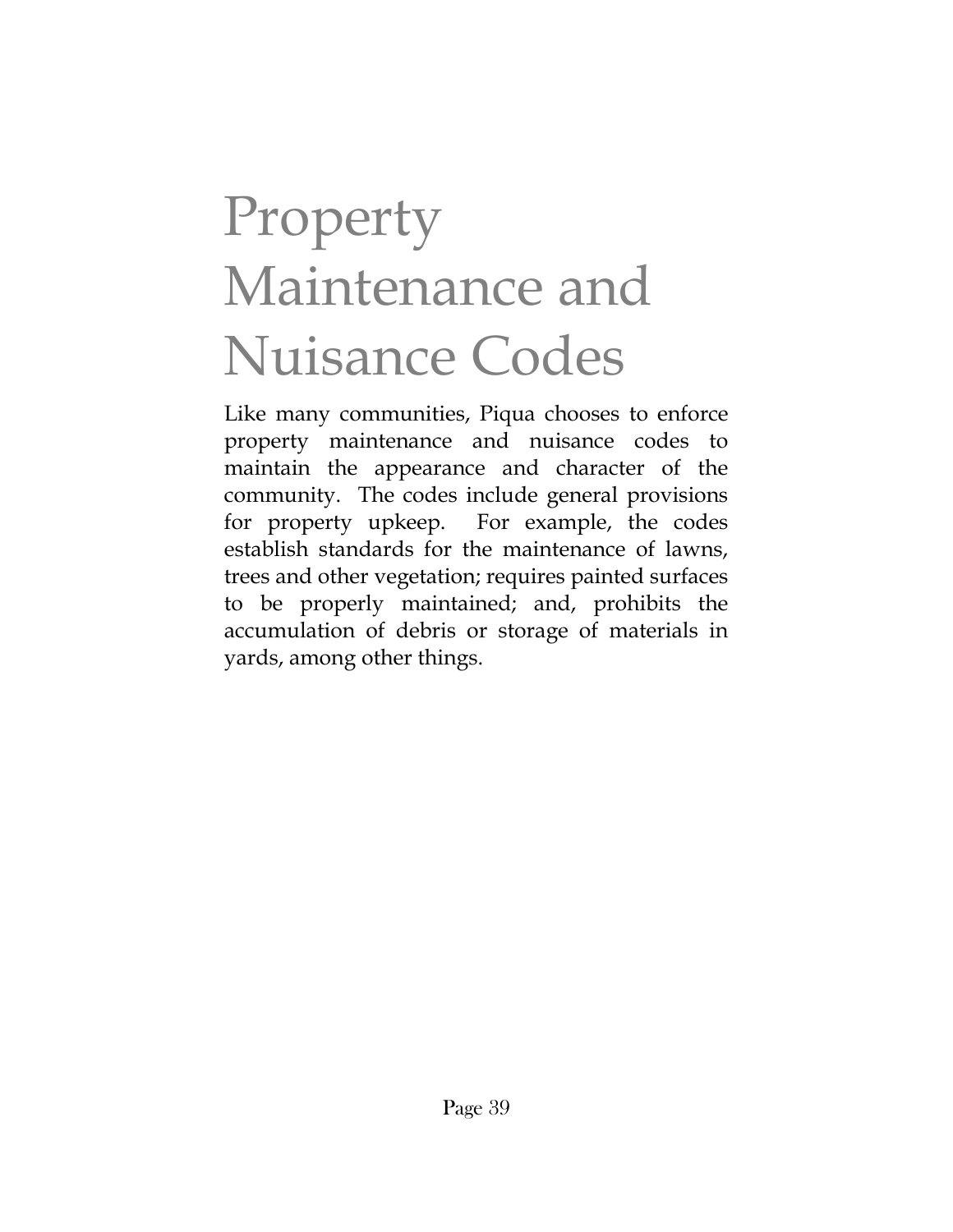# **General** Information

The following section provides information for some of the more common improvement projects. If you have specific questions regarding any of these items, please contact the appropriate City office for additional information before beginning your project.

#### Accessory Buildings/Structures

An accessory building/structure includes a detached garage, storage shed, gazebo, pool house, etc. If a building or structure has a permanent foundation, it cannot be located within any easement. Structures or buildings with an open foundation should include a barrier guard to prevent small animals from accessing the area beneath the structure or building. An accessory building/structure typically is not permitted to exceed a maximum height of fifteen (15) feet and require a three (3) foot minimum setback from the side and rear property lines. Accessory buildings or structures are only permitted in the rear yard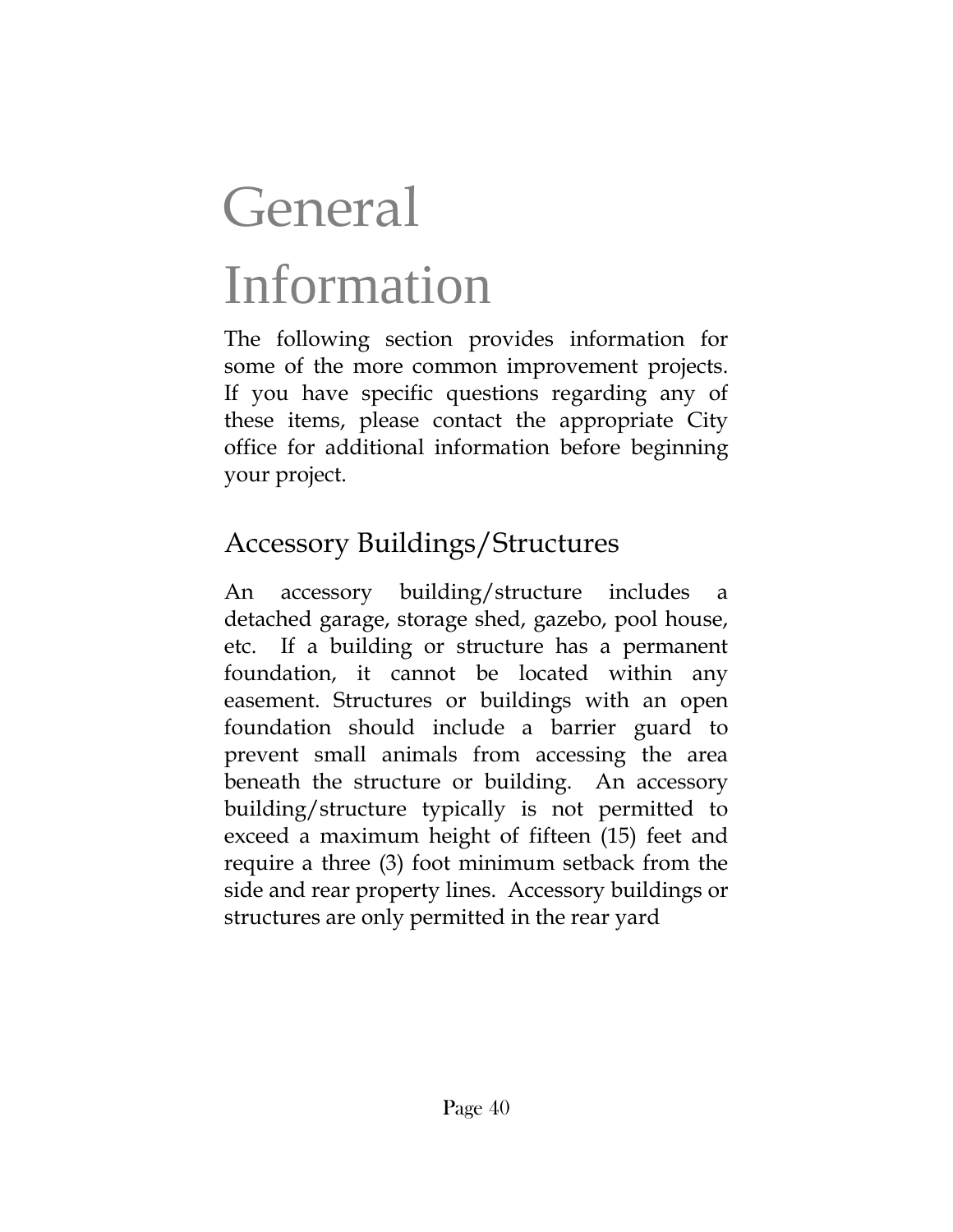#### Satellite Dishes/Antennas

For most residential applications, a permit is not necessary for the installation of a television or radio antenna, satellite dish, or any antenna tower for the individual homeowners use. Each of these items may be located in the side or rear yards of the property in accordance with the minimum setback requirements for the zoning district in which the property is situated, and provided towers do not exceed 50 feet in total height. Prior to installation please contact the Development Office to verify the setback requirements for your property.

#### Debris

All exterior property areas and premises shall be maintained in a clean, safe and sanitary condition, free from any accumulation of rubbish or garbage. Items such as tires, auto parts, building materials, brush piles, paper and cardboard are prohibited.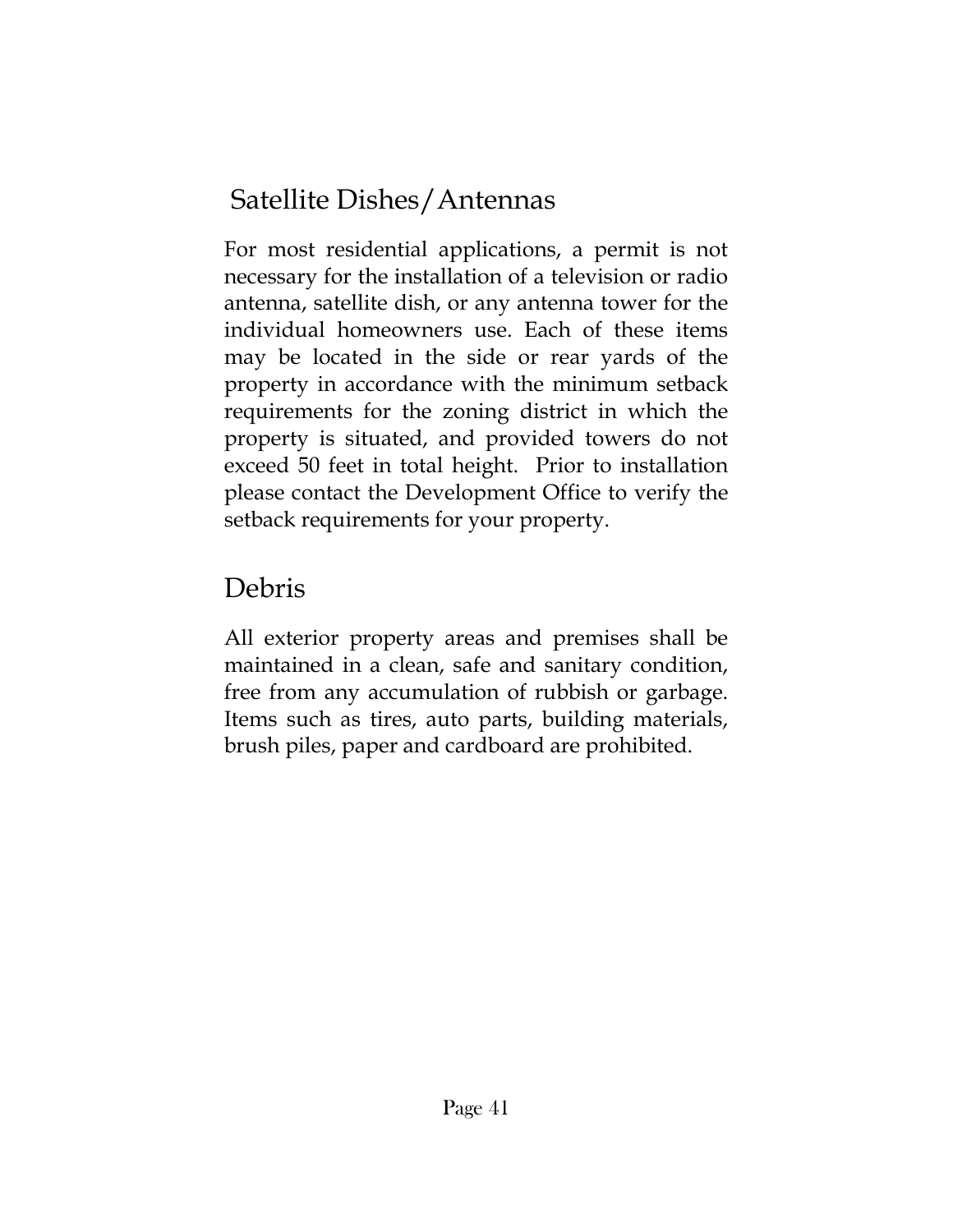## Driveways/Parking Spaces

Parking areas and driveways shall be installed with a hard surface, such as asphalt, concrete or brick that is of sound construction and properly maintained to prevent cracking, crumbling, or separation. An aggregate material bordered by railroad ties or similar border treatment may be permitted in a rear yard area. A minimum setback of three (3) feet is to be maintained between all driveways and parking areas and the nearest lot lines. Driveways may cross a front yard area to access a permitted off-street parking area; however, parking areas may not be permitted in a required front yard setback area.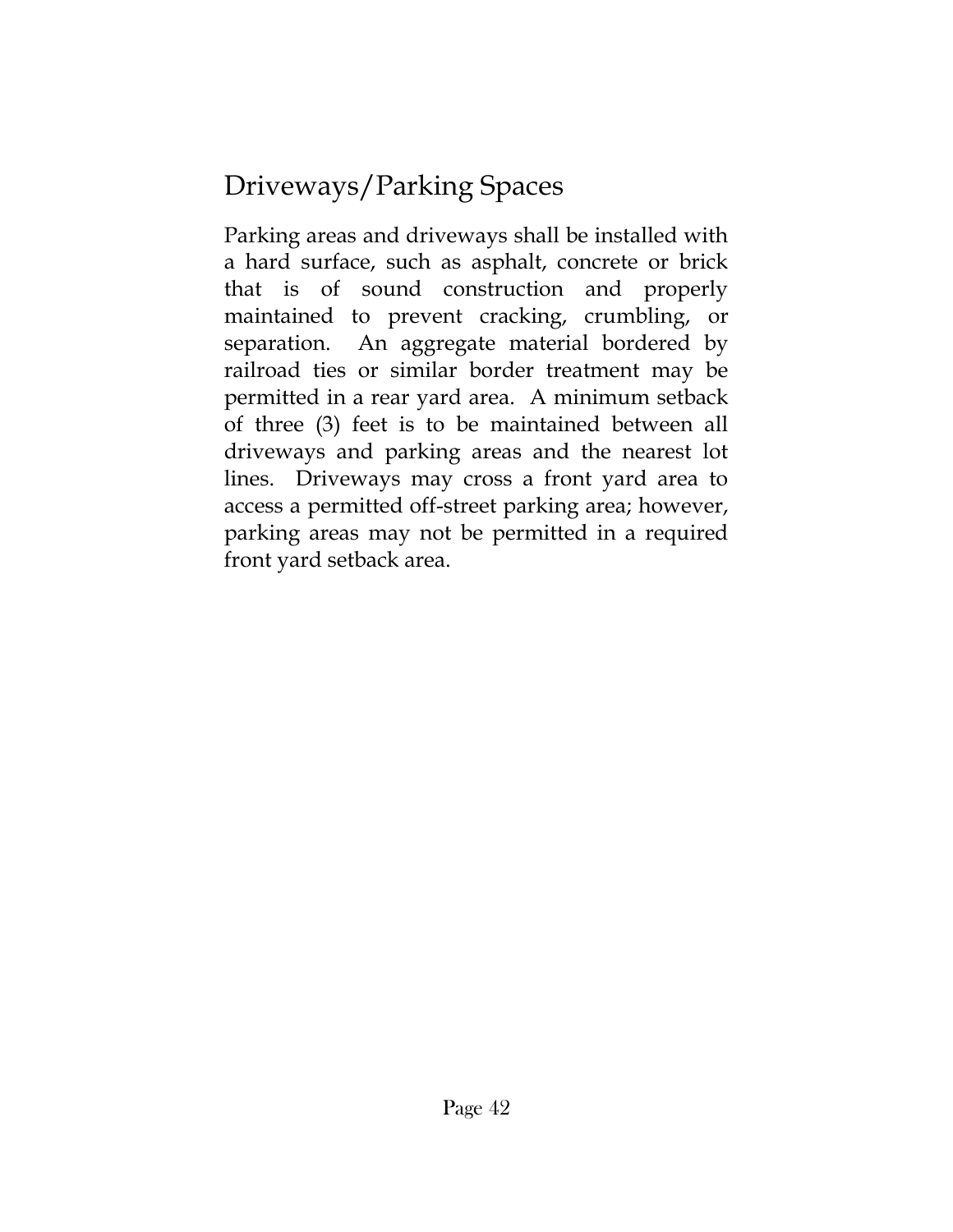#### Fences

A permit is not necessary for the installation of a fence in the City of Piqua. When located in a front yard, a fence may have a maximum height of 42 inches and should be constructed to allow for visibility through the fence line. Wrought iron, picket, and split rail are just a few examples of an appropriate fence types for a front yard. Fences in the side or rear yard may have a height of up to six (6) feet and may be a privacy fence type construction. It is the property owner's responsibility to make sure fences do not encroach onto neighboring lots. The City does not provide services to determine the location of property lines. If you have any questions regarding where your property lines are located, we encourage you to have your property surveyed.

## Garage Sale

Occasionally, homeowners will have a garage sale to sell household items. A temporary sign for a garage sale may be placed on the property where the garage sale is being held. Off-premise advertising is prohibited and never permitted to be located within the public right of way on trees or utility poles or in tree lawn areas.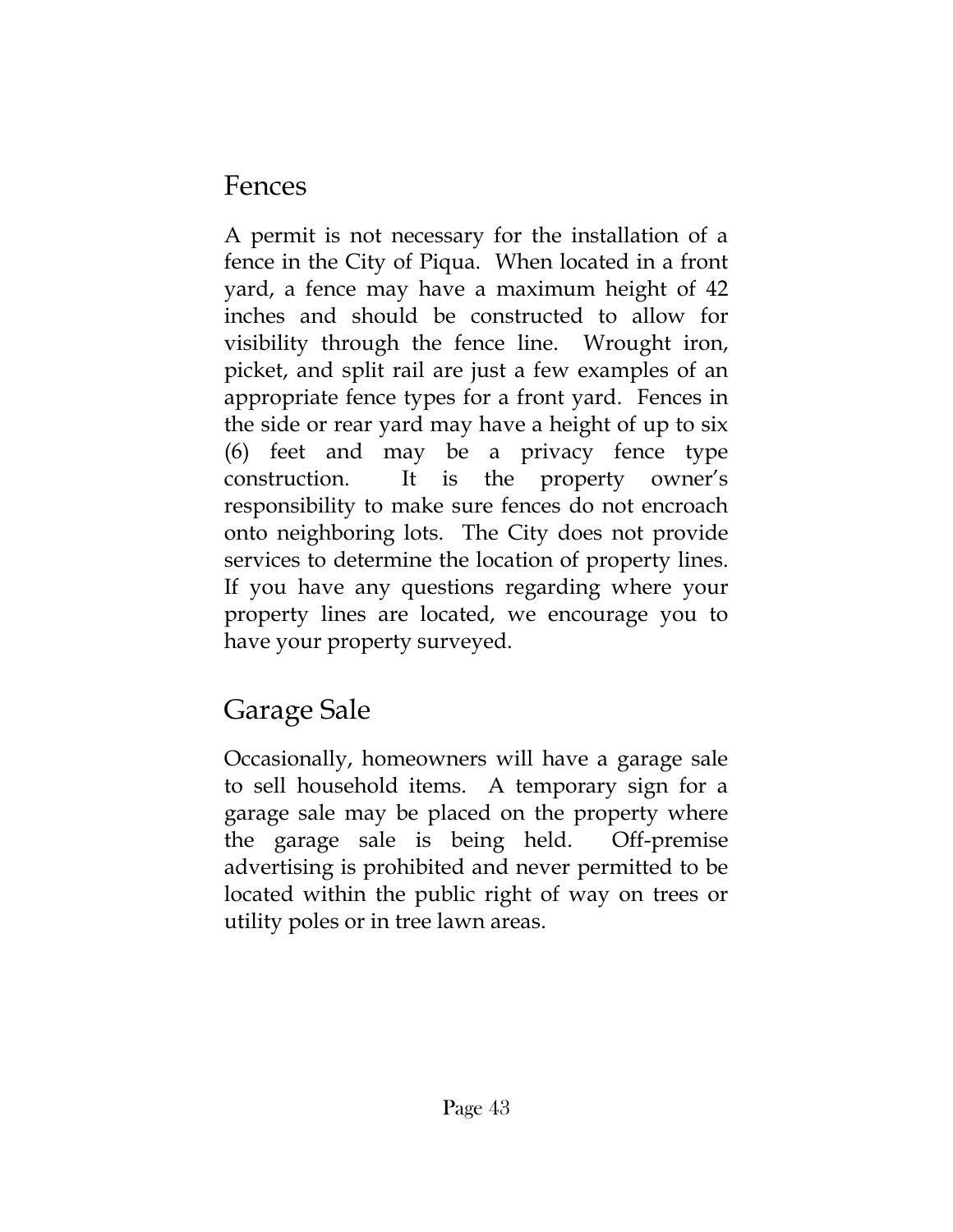## Grass Height/Yard Waste

Residents are encouraged to recycle their grass clippings and yard waste by using it as mulch or compost material. Mulching grass clippings is healthy for the yard and is a good recycling technique. Lawns must be maintained so the grass height does not exceed 8" or otherwise become overgrown. The City offers free leaf pickup every fall. Residents are asked to rake their leaves to the curb for pickup. Tree limbs not exceeding size (6) feet in length may be bundled up and placed at the curb for pick-up.

#### Home Occupations

A home occupation is any activity carried out for financial gain by a resident and conducted as an accessory use of the resident's dwelling unit. A home office, sewing or tailoring, computer programming, and tax examination are examples of permitted home occupations. Babysitting or care of children may be considered a home occupation proved not more that six (6) children are being supervised and is not considered a day care facility licensed by the State of Ohio. A home occupation can occupy up to twenty-five percent (25%) of a residence. A garage, whether attached or detached, cannot be used for a home occupation, or in conjunction with a home occupation. For additional information regarding home occupations, please contact the Planning and Zoning office.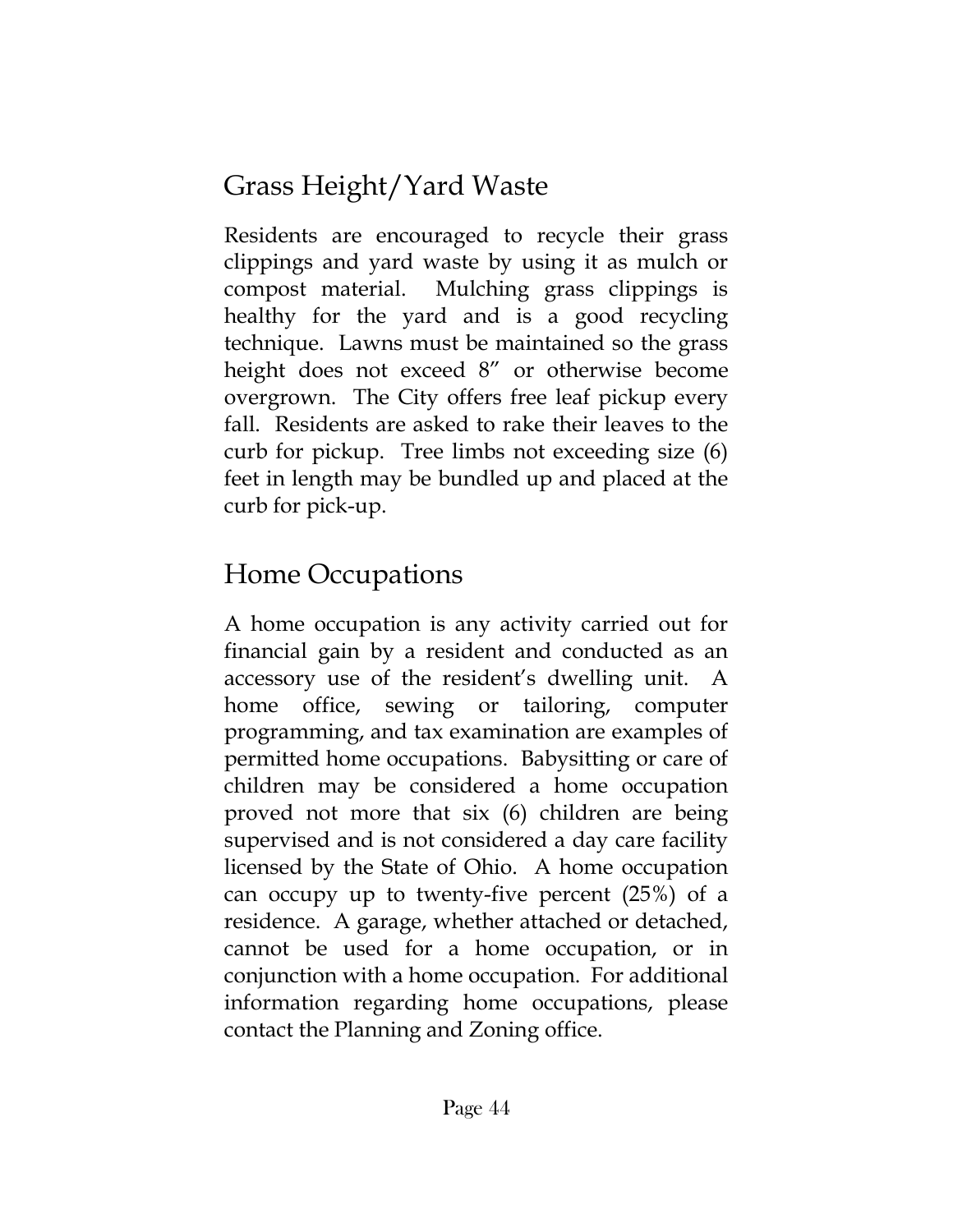## Junk Vehicles

A vehicle that is not capable of legal operation on a public street is considered a junk vehicle. Examples include unlicensed vehicles, or vehicles that are inoperable, partially dismantled, or wrecked. Junk vehicles may not be parked or stored on any property or public street in the City. A homeowner's vehicle that is within an enclosed garage where it is undergoing repair or restoration is not considered a junk vehicle.

#### Peeling Paint

The exterior siding, trim or moldings of a building or structure shall be protected from the elements by paint or other protective covering. Such surfaces shall be kept clean and free of flaking, loose or peeling paint.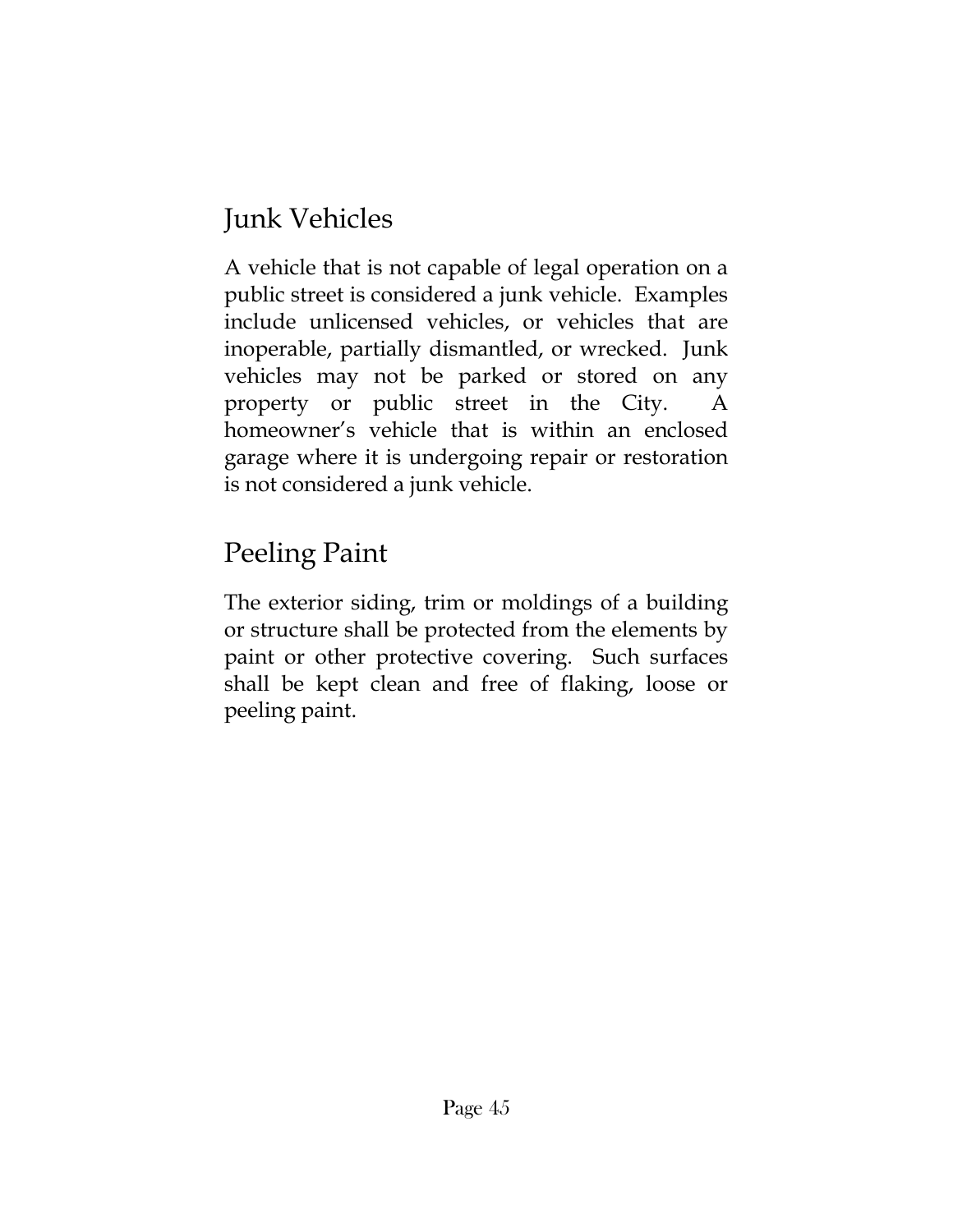#### Recreational Vehicles and Utility Trailers

A recreational vehicle includes a motor home, travel trailer, camper, boat, jet-ski, and other similar vehicle for recreational purposes. A recreational vehicle or a utility trailer may be parked in the side or rear yard of a residential property on an approved parking surface. Please contact the Development office for additional information.

#### Signs

The following signs may be installed on any residential property without obtaining a sign permit:

- A sign, up to two (2) square feet per side, identifying the address.
- A real estate, garage sale, yard sale, or auction sign up to six (6) square feet in area.
- A political sign up to six  $(6)$  square feet in area..

Prohibited signs include:

- Lead-in or directional signs (signs located off premises).
- Signs placed in the public right-of-way (from the back of public sidewalk towards the street) are prohibited.